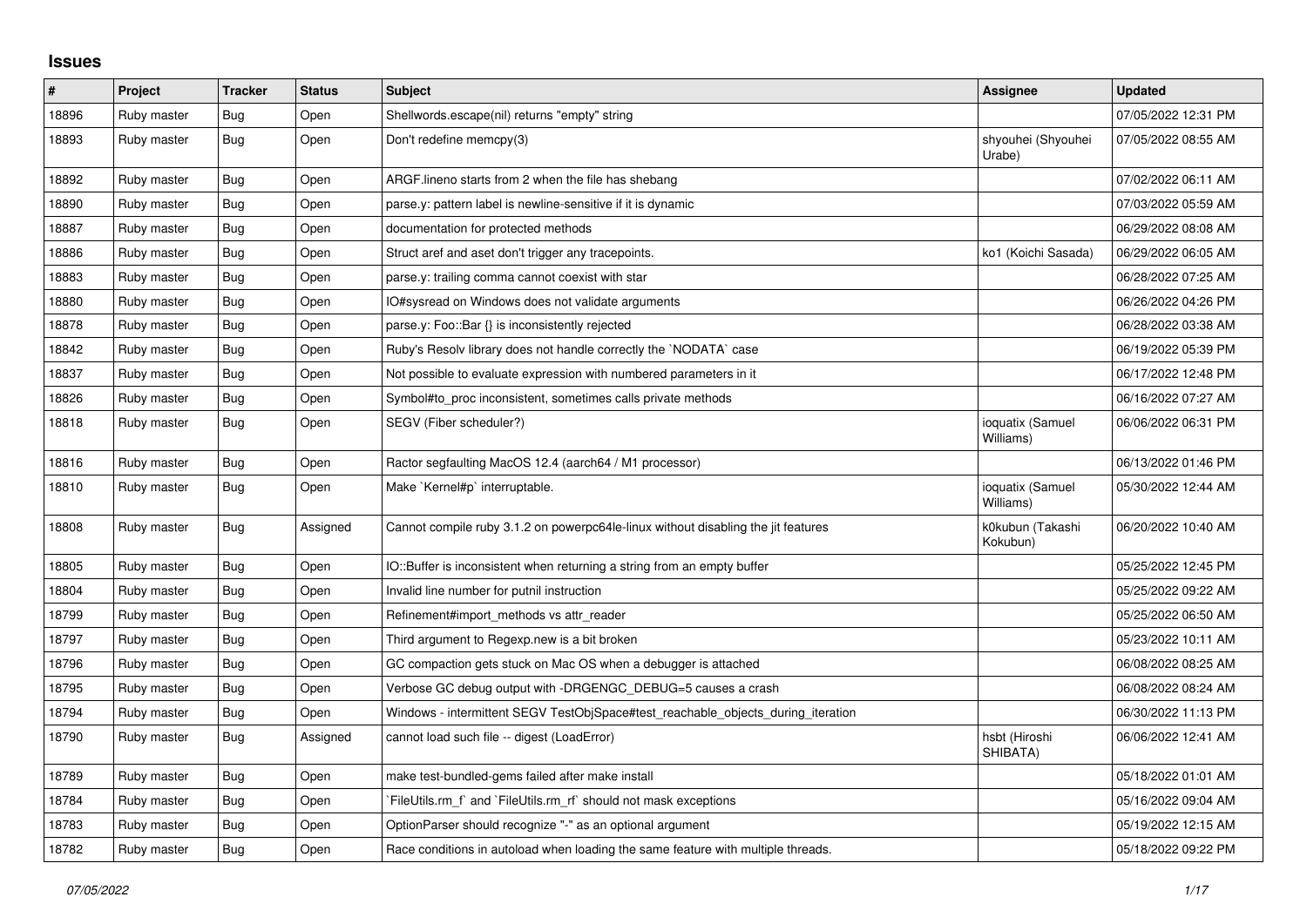| $\pmb{\#}$ | Project     | <b>Tracker</b> | <b>Status</b> | Subject                                                                                                            | Assignee                      | <b>Updated</b>      |
|------------|-------------|----------------|---------------|--------------------------------------------------------------------------------------------------------------------|-------------------------------|---------------------|
| 18780      | Ruby master | <b>Bug</b>     | Open          | Incorrect binding receiver for C API rb_eval_string()                                                              |                               | 06/15/2022 12:14 AM |
| 18770      | Ruby master | <b>Bug</b>     | Open          | Inconsistent behavior of IO/StringIO's each methods when called with nil as a separator, limit and chomp:<br>true  |                               | 06/06/2022 05:38 PM |
| 18768      | Ruby master | <b>Bug</b>     | Open          | Inconsistent behavior of IO, StringIO and String each_line methods when return paragraph and chomp:<br>true passed |                               | 06/10/2022 03:46 PM |
| 18767      | Ruby master | <b>Bug</b>     | Open          | IO.foreach hangs up when passes limit=0                                                                            |                               | 06/18/2022 02:56 AM |
| 18764      | Ruby master | <b>Bug</b>     | Open          | Build Error when Using msys2-mingw64 and Ruby 3.2                                                                  |                               | 05/10/2022 06:48 AM |
| 18763      | Ruby master | <b>Bug</b>     | Open          | The configure option "--with-openssl-dir" has lower precedence than pkg-config                                     |                               | 05/11/2022 11:39 AM |
| 18760      | Ruby master | <b>Bug</b>     | Open          | Ractors vs "skynet" microbenchmark                                                                                 |                               | 05/02/2022 11:36 PM |
| 18759      | Ruby master | <b>Bug</b>     | Open          | snapshot-ruby_2_7: test failure on macos-12                                                                        |                               | 04/28/2022 12:18 AM |
| 18758      | Ruby master | <b>Bug</b>     | Open          | Ruby fails to build on M1 Mac when x86 Homebrew is installed                                                       |                               | 04/28/2022 03:19 PM |
| 18751      | Ruby master | <b>Bug</b>     | Open          | Regression on master for Method#== when comparing public with private method                                       |                               | 05/18/2022 01:27 AM |
| 18743      | Ruby master | <b>Bug</b>     | Open          | Enumerator#next / peek re-use each others stacktraces                                                              |                               | 04/19/2022 02:42 PM |
| 18740      | Ruby master | <b>Bug</b>     | Open          | Use of rightward assignment changes line number needed for line-targeted TracePoint                                |                               | 04/27/2022 09:56 AM |
| 18738      | Ruby master | <b>Bug</b>     | Open          | IRB can't recognize heredoc after words                                                                            |                               | 04/18/2022 12:00 AM |
| 18737      | Ruby master | <b>Bug</b>     | Open          | Windows 'require' is case independent                                                                              |                               | 04/22/2022 06:18 PM |
| 18733      | Ruby master | <b>Bug</b>     | Open          | Ruby GC problems cause performance issue with Ractor                                                               |                               | 04/15/2022 09:13 AM |
| 18731      | Ruby master | <b>Bug</b>     | Open          | Parallel test-all sometimes does not run at all some tests                                                         |                               | 04/23/2022 12:58 PM |
| 18727      | Ruby master | <b>Bug</b>     | Assigned      | Make failed on x86_64-cygwin (LoadError)                                                                           | peterzhu2118 (Peter<br>Zhu)   | 04/16/2022 05:15 AM |
| 18686      | Ruby master | <b>Bug</b>     | Open          | Regexp supporting unexpected age properties in Ruby < 3.2                                                          |                               | 04/08/2022 06:52 PM |
| 18678      | Ruby master | <b>Bug</b>     | Open          | Crash on Mac - vm_call0_cfunc_with_frame                                                                           |                               | 05/26/2022 05:40 PM |
| 18677      | Ruby master | <b>Bug</b>     | Assigned      | BigDecimal#power (**) returns FloatDomainError when passing an infinite parameter                                  | mrkn (Kenta Murata)           | 04/20/2022 02:04 AM |
| 18674      | Ruby master | <b>Bug</b>     | Open          | Build failure `make up` with WSL2                                                                                  |                               | 04/01/2022 08:51 AM |
| 18666      | Ruby master | <b>Bug</b>     | Open          | No rule to make target 'yaml/yaml.h', needed by 'api.o'                                                            | hsbt (Hiroshi<br>SHIBATA)     | 03/29/2022 11:17 AM |
| 18661      | Ruby master | <b>Bug</b>     | Open          | Net::HTTP behavior changed between 2.6 and 3.1 on windows.                                                         |                               | 03/25/2022 01:57 PM |
| 18658      | Ruby master | <b>Bug</b>     | Open          | Need openssl 3 support for Ubuntu 22.04 (Ruby 2.7.x and 3.0.x)                                                     | rhenium (Kazuki<br>Yamaguchi) | 05/30/2022 08:06 PM |
| 18657      | Ruby master | <b>Bug</b>     | Open          | IRB raises exception when stdout is a pipe                                                                         |                               | 06/08/2022 03:34 PM |
| 18651      | Ruby master | Bug            | Open          | oob access in CP51932 -> CP50220 transcoder                                                                        | akr (Akira Tanaka)            | 03/23/2022 01:17 PM |
| 18623      | Ruby master | <b>Bug</b>     | Open          | make runnable' does not work                                                                                       | nobu (Nobuyoshi<br>Nakada)    | 03/16/2022 01:28 AM |
| 18622      | Ruby master | <b>Bug</b>     | Open          | const_get still looks in Object, while lexical constant lookup no longer does                                      |                               | 04/22/2022 11:26 AM |
| 18616      | Ruby master | <b>Bug</b>     | Open          | Error with clang(1) on MacOS due to _declspec()                                                                    |                               | 03/09/2022 10:50 AM |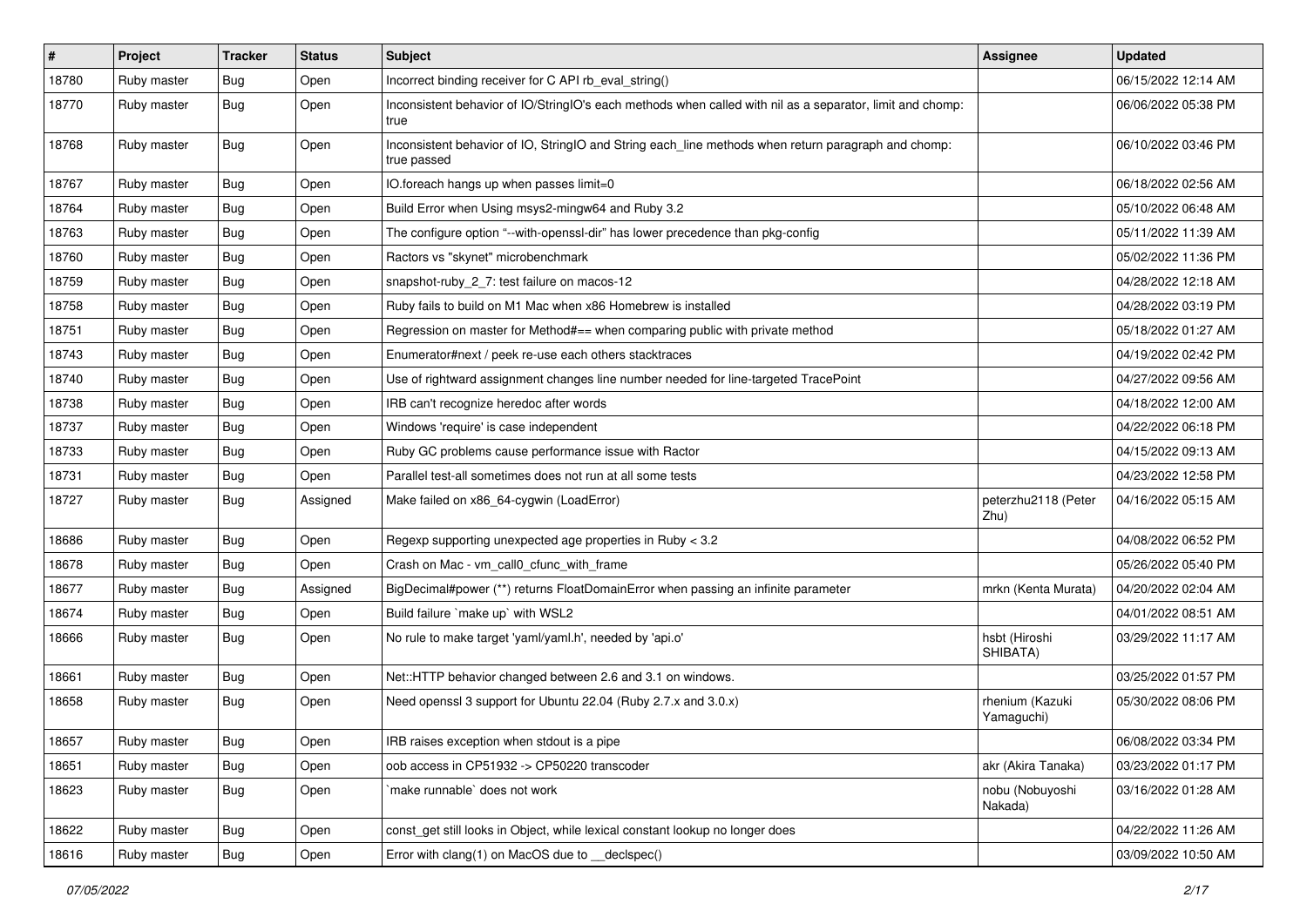| $\vert$ # | Project     | <b>Tracker</b> | <b>Status</b> | Subject                                                                                                             | Assignee                  | <b>Updated</b>      |
|-----------|-------------|----------------|---------------|---------------------------------------------------------------------------------------------------------------------|---------------------------|---------------------|
| 18614     | Ruby master | Bug            | Open          | Error (busy loop) in<br>TestGemCommandsSetupCommand#test_destdir_flag_does_not_try_to_write_to_the_default_gem_home | hsbt (Hiroshi<br>SHIBATA) | 03/17/2022 01:03 AM |
| 18608     | Ruby master | Bug            | Open          | 'require': cannot load such file -- ripper (LoadError) after 'make distclean'                                       |                           | 05/27/2022 04:10 AM |
| 18605     | Ruby master | Bug            | Open          | Fails to run on (newer) 32bit Windows with ucrt                                                                     |                           | 04/01/2022 07:52 AM |
| 18601     | Ruby master | Bug            | Open          | Invalid byte sequences in Big5 encodings                                                                            | duerst (Martin Dürst)     | 02/23/2022 07:59 AM |
| 18580     | Ruby master | Bug            | Open          | Range#include? inconsistency for beginless String ranges                                                            |                           | 03/09/2022 10:22 PM |
| 18572     | Ruby master | <b>Bug</b>     | Assigned      | Performance regression when invoking refined methods                                                                | ko1 (Koichi Sasada)       | 02/10/2022 12:48 AM |
| 18567     | Ruby master | <b>Bug</b>     | Open          | Depending on default gems in stdlib gems when not needed considered harmful                                         | hsbt (Hiroshi<br>SHIBATA) | 04/21/2022 04:45 PM |
| 18553     | Ruby master | Bug            | Open          | Memory leak on compiling method call with kwargs                                                                    | ko1 (Koichi Sasada)       | 03/23/2022 09:34 PM |
| 18518     | Ruby master | <b>Bug</b>     | Open          | NoMemoryError + [FATAL] failed to allocate memory for twice 1 << large                                              |                           | 01/28/2022 01:40 PM |
| 18510     | Ruby master | <b>Bug</b>     | Open          | Unexpected waiting for console when starting ruby on windows                                                        |                           | 01/23/2022 02:53 PM |
| 18507     | Ruby master | <b>Bug</b>     | Open          | Incorrect target_os detection in configure script                                                                   |                           | 01/25/2022 08:57 AM |
| 18506     | Ruby master | Bug            | Open          | make and make install rebuild items every time unnecessarily - sometimes causing races in parallel installs         |                           | 01/21/2022 01:46 PM |
| 18492     | Ruby master | <b>Bug</b>     | Open          | 'rb_rescue2' inside 'rb_protect' segfaults on Windows                                                               |                           | 01/14/2022 03:17 PM |
| 18476     | Ruby master | <b>Bug</b>     | Open          | Call to require stuck forever after receiving EAGAIN on writev when running with zeus                               |                           | 02/28/2022 02:55 PM |
| 18473     | Ruby master | Bug            | Open          | Raw data in Socket::Option#inspect on Amazon Linux 2                                                                |                           | 01/11/2022 02:13 PM |
| 18472     | Ruby master | <b>Bug</b>     | Open          | rb w32 map errno is not found on Ruby-3.1.0                                                                         |                           | 01/13/2022 09:59 AM |
| 18464     | Ruby master | Bug            | Assigned      | RUBY_INTERNAL_EVENT_NEWOBJ tracepoint causes an interpreter crash when combined with Ractors                        | ko1 (Koichi Sasada)       | 06/08/2022 08:25 AM |
| 18457     | Ruby master | <b>Bug</b>     | Open          | ruby 2.7.5 fiddle/types.rb use uint32_t but fiddle/cparser.rb lacks uint32_t                                        |                           | 01/03/2022 01:00 PM |
| 18456     | Ruby master | <b>Bug</b>     | Open          | rdoc non-determinism: module includes can be added once or twice to generated .ri                                   |                           | 01/01/2022 11:16 PM |
| 18455     | Ruby master | <b>Bug</b>     | Open          | IO#close` has poor performance and difficult to understand semantics.                                               |                           | 04/04/2022 02:02 AM |
| 18454     | Ruby master | <b>Bug</b>     | Open          | YJIT slowing down key Discourse benchmarks                                                                          |                           | 01/04/2022 08:45 AM |
| 18444     | Ruby master | Bug            | Open          | Trapped TSTP causes a locking deadlock in 3.0.3 onward                                                              |                           | 05/26/2022 10:29 PM |
| 18435     | Ruby master | Bug            | Open          | Calling `protected` on ancestor method changes result of `instance_methods(false)`                                  |                           | 06/09/2022 10:23 AM |
| 18429     | Ruby master | <b>Bug</b>     | Open          | Configure ruby-3.0.3 on Solaris 10 Unknown keyword 'URL' in './ruby.tmp.pc'                                         |                           | 01/18/2022 09:15 PM |
| 18413     | Ruby master | <b>Bug</b>     | Open          | Segfault in `ripper/lexer.rb`                                                                                       |                           | 12/17/2021 04:49 PM |
| 18412     | Ruby master | <b>Bug</b>     | Open          | Segfault in test_ractor.rb                                                                                          |                           | 12/17/2021 04:23 AM |
| 18396     | Ruby master | Bug            | Open          | An unexpected "hash value omission" syntax error when without parentheses call expr follows                         |                           | 03/29/2022 09:58 PM |
| 18393     | Ruby master | Bug            | Open          | TestReadline#test_interrupt_in_other_thread fails on armv7hl                                                        |                           | 12/07/2021 02:03 PM |
| 18381     | Ruby master | <b>Bug</b>     | Assigned      | Default vs Bundled gems                                                                                             | hsbt (Hiroshi<br>SHIBATA) | 12/15/2021 11:09 AM |
| 18380     | Ruby master | Bug            | Open          | TestAddressResolve#test socket getnameinfo domain blocking test failures                                            |                           | 12/21/2021 04:22 PM |
| 18379     | Ruby master | Bug            | Open          | [CI] Windows mingw/ucrt - test-all timeout failures                                                                 |                           | 12/02/2021 02:23 AM |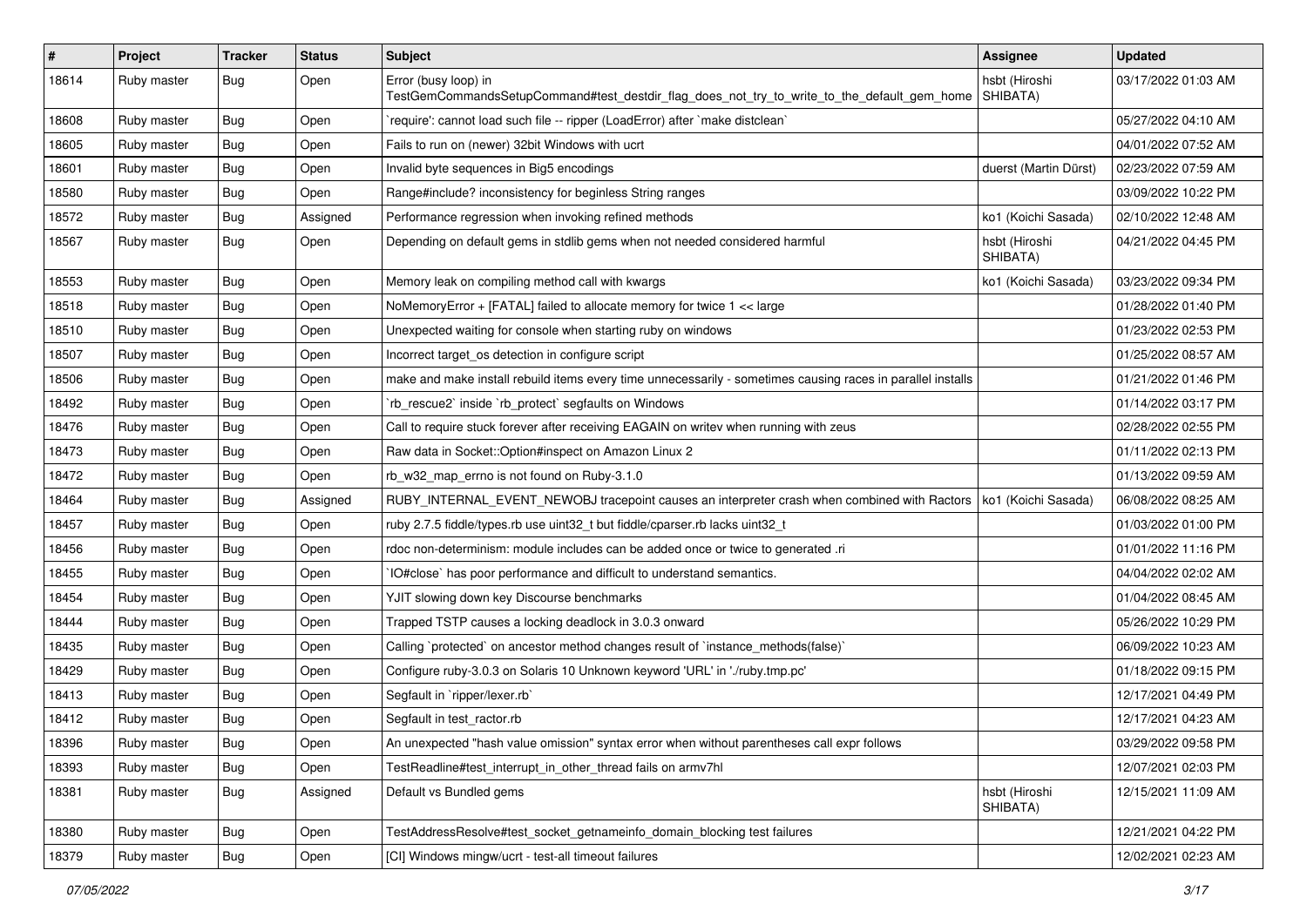| $\vert$ # | Project     | <b>Tracker</b> | <b>Status</b> | Subject                                                                                                                                                             | <b>Assignee</b>               | <b>Updated</b>      |
|-----------|-------------|----------------|---------------|---------------------------------------------------------------------------------------------------------------------------------------------------------------------|-------------------------------|---------------------|
| 18359     | Ruby master | <b>Bug</b>     | Open          | [Windows MinGW] warning Please include winsock2.h before windows.h                                                                                                  |                               | 11/23/2021 05:07 PM |
| 18355     | Ruby master | <b>Bug</b>     | Assigned      | require("pathname") within rack application chnages behaviors of Pathname methods, such as absolute?(),<br>when there are two versions of 'pathname' gem installed. | hsbt (Hiroshi<br>SHIBATA)     | 11/30/2021 08:01 AM |
| 18338     | Ruby master | Bug            | Open          | Encoding.default_external = Encoding::UTF_16BE may add a wrongly-encoded string to<br>\$LOADED_FEATURES                                                             |                               | 11/15/2021 07:32 AM |
| 18337     | Ruby master | <b>Bug</b>     | Assigned      | Ruby allows zero-width characters in identifiers                                                                                                                    | duerst (Martin Dürst)         | 11/24/2021 09:13 AM |
| 18286     | Ruby master | <b>Bug</b>     | Open          | Universal arm64/x86_84 binary built on an x86_64 machine segfaults/is killed on arm64                                                                               |                               | 05/26/2022 09:45 PM |
| 18281     | Ruby master | <b>Bug</b>     | Open          | Ruby 3.1.0: gem uninstall -alx fails to uninstall debug                                                                                                             |                               | 06/16/2022 01:08 AM |
| 18277     | Ruby master | <b>Bug</b>     | Open          | buffer error (Zlib::BufError) in Zlib::Deflate#deflate when using MJIT                                                                                              | k0kubun (Takashi<br>Kokubun)  | 01/05/2022 03:04 PM |
| 18269     | Ruby master | <b>Bug</b>     | Open          | trace_opt_not and trace_opt_regexpmatch2 insns are indistinguishable                                                                                                |                               | 11/12/2021 07:44 AM |
| 18258     | Ruby master | <b>Bug</b>     | Open          | Ractor.shareable? can be slow and mutates internal object flags.                                                                                                    | ko1 (Koichi Sasada)           | 10/21/2021 08:58 AM |
| 18257     | Ruby master | <b>Bug</b>     | Open          | rb_mRubyVMFrozenCore is broken by GC run                                                                                                                            |                               | 02/10/2022 12:36 PM |
| 18255     | Ruby master | Bug            | Open          | ioctl zeroes the last buffer byte                                                                                                                                   |                               | 10/25/2021 08:13 AM |
| 18247     | Ruby master | <b>Bug</b>     | Open          | weird results for `Array#slice` or `Array#[]` with argument of type `Enumerator::ArithmeticSequence`                                                                |                               | 03/30/2022 11:05 PM |
| 18186     | Ruby master | <b>Bug</b>     | Open          | SEGV with system command - MinGW?                                                                                                                                   |                               | 09/22/2021 03:20 PM |
| 18169     | Ruby master | <b>Bug</b>     | Assigned      | Local copies of gemified libraries are being released out of sync with their gems                                                                                   | hsbt (Hiroshi<br>SHIBATA)     | 02/25/2022 05:40 PM |
| 18152     | Ruby master | Bug            | Open          | Fix theoretical bug with signals $+$ qsort                                                                                                                          |                               | 09/08/2021 03:38 PM |
| 18144     | Ruby master | <b>Bug</b>     | Open          | Timeout not working while regular expression match is running                                                                                                       |                               | 09/02/2021 07:08 AM |
| 18142     | Ruby master | <b>Bug</b>     | Assigned      | Segmentation fault with Ruby 3.0.2                                                                                                                                  | k0kubun (Takashi<br>Kokubun)  | 09/02/2021 07:43 AM |
| 18133     | Ruby master | <b>Bug</b>     | Assigned      | LTO: TestGCCompact#test_ast_compacts segfaults on i686                                                                                                              |                               | 04/23/2022 04:19 PM |
| 18132     | Ruby master | Bug            | Open          | TODO: fix ccan/list thread safety                                                                                                                                   |                               | 01/02/2022 08:22 AM |
| 18131     | Ruby master | <b>Bug</b>     | Open          | addr2line.c: Some inlined functions mistakenly shown                                                                                                                |                               | 08/24/2021 07:59 PM |
| 18129     | Ruby master | <b>Bug</b>     | Open          | Ractor-incompatible global variables can be accessed through alias                                                                                                  |                               | 08/23/2021 10:08 PM |
| 18119     | Ruby master | <b>Bug</b>     | Open          | Ractor crashes when instantiating classes                                                                                                                           | ko1 (Koichi Sasada)           | 09/14/2021 01:42 AM |
| 18080     | Ruby master | <b>Bug</b>     | Open          | Syntax error on one-line pattern matching                                                                                                                           |                               | 08/18/2021 12:38 AM |
| 18073     | Ruby master | <b>Bug</b>     | Open          | test/ruby/test_jit.rb: "error: invalid use of '__builtin_va_arg_pack ()"" on Ruby 2.7.4 on gcc 4.8.5                                                                |                               | 12/03/2021 03:04 PM |
| 18061     | Ruby master | Bug            | Open          | .execshield test: libruby.so.N.N.N: FAIL: property-note test because no .note.gnu.property section found                                                            |                               | 06/22/2022 07:58 AM |
| 18058     | Ruby master | Bug            | Open          | 3.1.0-dev with MJIT enabled Zlib::BufError during `gem install`                                                                                                     | k0kubun (Takashi<br>Kokubun)  | 08/02/2021 08:31 PM |
| 18036     | Ruby master | <b>Bug</b>     | Open          | Pthread fibers become invalid on fork - different from normal fibers.                                                                                               | ioquatix (Samuel<br>Williams) | 08/19/2021 07:05 AM |
| 18034     | Ruby master | Bug            | Assigned      | Segmentation fault fiddle with `--enable-bundled-libffi` and macOS                                                                                                  | kou (Kouhei Sutou)            | 11/30/2021 07:39 AM |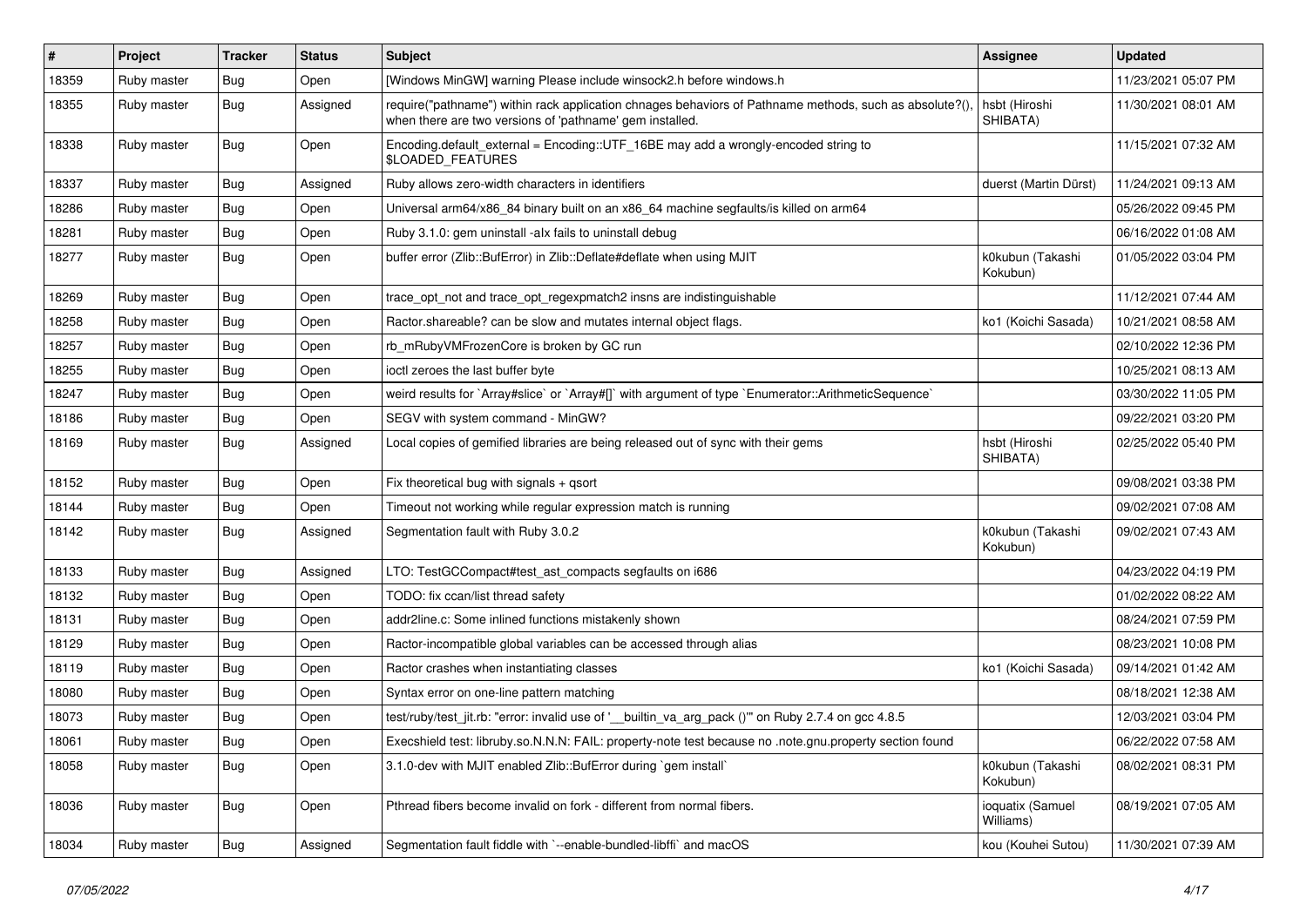| $\vert$ # | Project     | <b>Tracker</b> | <b>Status</b> | Subject                                                                                                                    | <b>Assignee</b>               | <b>Updated</b>      |
|-----------|-------------|----------------|---------------|----------------------------------------------------------------------------------------------------------------------------|-------------------------------|---------------------|
| 18024     | Ruby master | <b>Bug</b>     | Assigned      | Ractor crashes when connections are closed in multiple Ractors                                                             | ko1 (Koichi Sasada)           | 12/14/2021 04:41 PM |
| 18013     | Ruby master | <b>Bug</b>     | Open          | Unexpected results when mxiing negated character classes and case-folding                                                  |                               | 06/29/2021 12:05 PM |
| 18012     | Ruby master | <b>Bug</b>     | Open          | Case-insensitive character classes can only match multiple code points when top-level character class is<br>not negated    |                               | 06/29/2021 08:35 AM |
| 18010     | Ruby master | Bug            | Open          | Character class with single character gets case-folded with following string                                               |                               | 06/28/2021 09:30 AM |
| 18009     | Ruby master | <b>Bug</b>     | Open          | Regexps \w and \W with /i option and /u option produce inconsistent results under nested negation and<br>intersection      |                               | 06/28/2021 09:09 AM |
| 18002     | Ruby master | <b>Bug</b>     | Open          | s390x: Tests failing without LC_ALL env                                                                                    | jaruga (Jun Aruga)            | 07/12/2021 04:30 PM |
| 17999     | Ruby master | <b>Bug</b>     | Open          | TestMethod#test_zsuper intermittent timeout error on raspbian10-aarch64 CI                                                 |                               | 06/18/2021 01:33 AM |
| 17998     | Ruby master | <b>Bug</b>     | Assigned      | ractor: process hanging (with ractors initialized, but not being used)                                                     | ko1 (Koichi Sasada)           | 12/02/2021 08:17 PM |
| 17996     | Ruby master | Bug            | Open          | Cygwin: thread + pipe behavior since Ruby 2.6                                                                              | cruby-cygwin                  | 05/19/2022 08:20 AM |
| 17995     | Ruby master | Bug            | Open          | Slow down when mjit and Ractor are being used at same time                                                                 | k0kubun (Takashi<br>Kokubun)  | 06/11/2022 04:02 AM |
| 17990     | Ruby master | Bug            | Open          | Inconsistent behavior of Regexp quantifiers over characters with complex case foldings                                     |                               | 06/15/2021 11:59 AM |
| 17989     | Ruby master | <b>Bug</b>     | Open          | Case insensitive Regexps do not handle characters with overlapping case foldings                                           |                               | 06/15/2021 11:43 AM |
| 17931     | Ruby master | Bug            | Open          | Compile fails setup option nodynamic                                                                                       |                               | 07/07/2021 08:51 AM |
| 17926     | Ruby master | <b>Bug</b>     | Open          | spec/ruby/core/file/atime_spec.rb: a random failing test on Travis ppc64le                                                 |                               | 06/02/2021 04:35 PM |
| 17925     | Ruby master | <b>Bug</b>     | Open          | Pattern matching syntax using semicolon one-line                                                                           |                               | 06/04/2021 03:08 PM |
| 17882     | Ruby master | <b>Bug</b>     | Assigned      | bootstraptest/test_ractor.rb:224 segfaults on Cygwin                                                                       | cruby-cygwin                  | 05/19/2022 08:20 AM |
| 17878     | Ruby master | Bug            | Open          | bootstraptest/test_ractor.rb:224 a random failing test with "The outgoing-port is already closed<br>(Ractor::ClosedError)" |                               | 09/13/2021 01:10 PM |
| 17826     | Ruby master | <b>Bug</b>     | Assigned      | Ractor#take hangs if used in multiple Threads                                                                              | ko1 (Koichi Sasada)           | 12/15/2021 01:30 PM |
| 17817     | Ruby master | <b>Bug</b>     | Open          | --jit outputs ./tmp/_ruby_mjit_*.h: No such file or directory on with TMP                                                  |                               | 04/22/2021 11:57 AM |
| 17799     | Ruby master | <b>Bug</b>     | Open          | Seg fault in rb_class_clear_method_cache                                                                                   |                               | 12/09/2021 05:39 AM |
| 17792     | Ruby master | <b>Bug</b>     | Open          | make notes and make test fail with Ruby3.0.1p64 RaspberryPI 4B Ubuntu 20.10 ARM64                                          |                               | 05/23/2021 08:23 PM |
| 17774     | Ruby master | <b>Bug</b>     | Open          | Quantified empty group causes regex to fail                                                                                |                               | 10/13/2021 04:43 PM |
| 17722     | Ruby master | Bug            | Open          | define_method with shareable results in "defined in a different Ractor"                                                    |                               | 08/24/2021 12:03 PM |
| 17680     | Ruby master | Bug            | Open          | tab completion no longer works on irb3.0                                                                                   |                               | 03/13/2021 08:06 AM |
| 17679     | Ruby master | <b>Bug</b>     | Assigned      | Ractor incoming channel can consume unlimited resources                                                                    | ko1 (Koichi Sasada)           | 06/30/2022 10:49 AM |
| 17678     | Ruby master | <b>Bug</b>     | Assigned      | Ractors do not restart after fork                                                                                          | ko1 (Koichi Sasada)           | 03/09/2021 12:42 AM |
| 17677     | Ruby master | Bug            | Assigned      | Ractor crashes fork when blocking                                                                                          | ko1 (Koichi Sasada)           | 03/09/2021 12:42 AM |
| 17676     | Ruby master | <b>Bug</b>     | Assigned      | Accessing ENV from Ractor raises IsolationError                                                                            | ko1 (Koichi Sasada)           | 03/09/2021 02:37 AM |
| 17667     | Ruby master | <b>Bug</b>     | Open          | Module#name needs synchronization                                                                                          | ko1 (Koichi Sasada)           | 03/02/2021 07:31 AM |
| 17664     | Ruby master | <b>Bug</b>     | Assigned      | Behavior of sockets changed in Ruby 3.0 to non-blocking                                                                    | ioquatix (Samuel<br>Williams) | 07/12/2021 10:28 AM |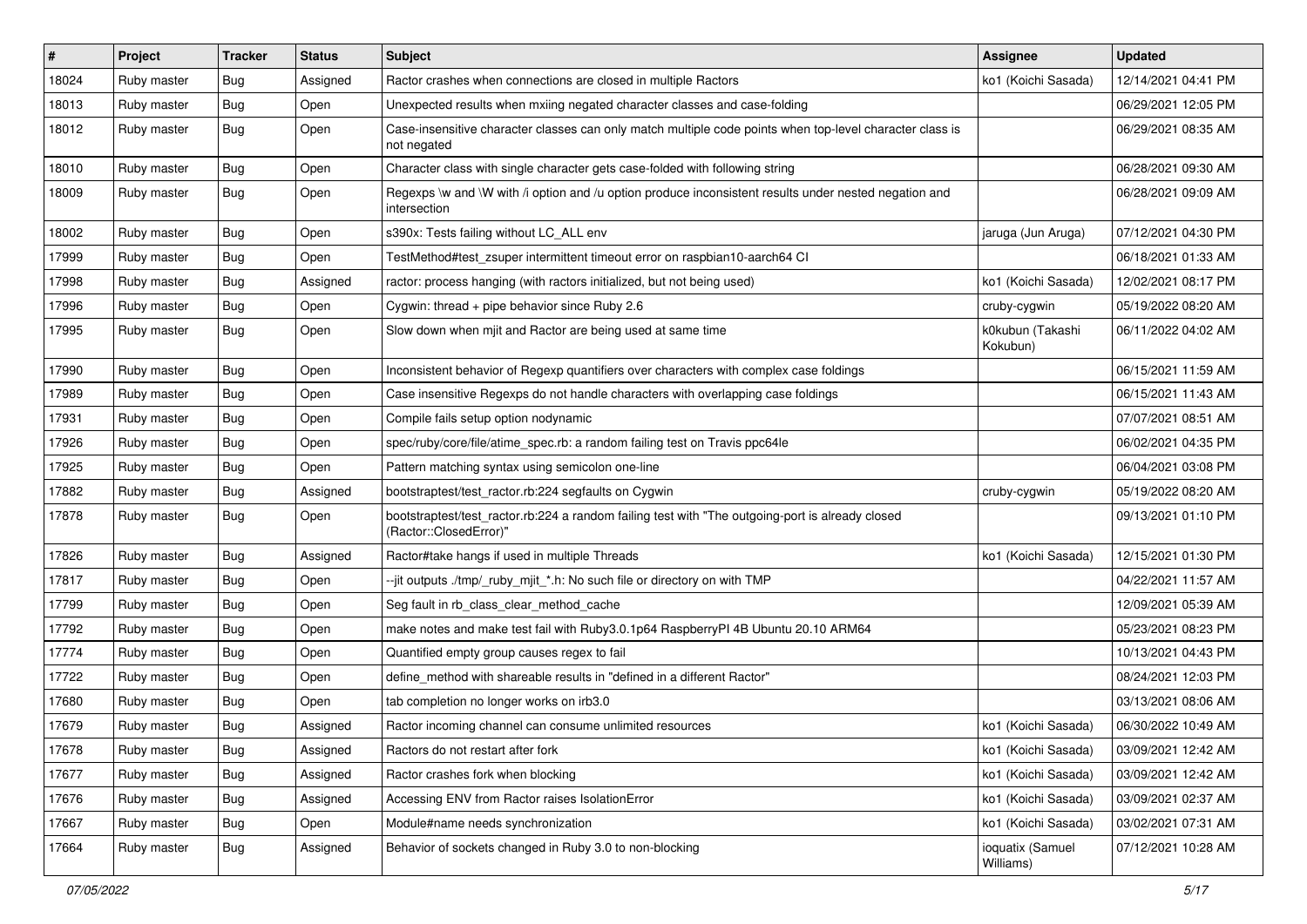| $\vert$ # | Project     | <b>Tracker</b> | <b>Status</b> | <b>Subject</b>                                                                                                                    | Assignee                     | <b>Updated</b>      |
|-----------|-------------|----------------|---------------|-----------------------------------------------------------------------------------------------------------------------------------|------------------------------|---------------------|
| 17646     | Ruby master | Bug            | Open          | Check for `_builtin_mul_overflow` with `long long` arguments                                                                      |                              | 02/19/2021 06:19 PM |
| 17624     | Ruby master | <b>Bug</b>     | Open          | Ractor.receive is not thread-safe                                                                                                 | ko1 (Koichi Sasada)          | 09/14/2021 01:40 AM |
| 17617     | Ruby master | <b>Bug</b>     | Open          | When a Ractor's incoming port is closed, Ractor.receive_if does not raise Ractor::ClosedError, but instead<br>blocks indefinitely | ko1 (Koichi Sasada)          | 09/14/2021 01:40 AM |
| 17578     | Ruby master | Bug            | Assigned      | mkmf experimental C++ Support                                                                                                     | nobu (Nobuyoshi<br>Nakada)   | 01/27/2021 03:51 AM |
| 17543     | Ruby master | Bug            | Open          | Ractor isolation broken by `self` in shareable proc                                                                               | ko1 (Koichi Sasada)          | 01/29/2021 03:06 PM |
| 17531     | Ruby master | Bug            | Open          | did_you_mean` not Ractor friendly                                                                                                 | ko1 (Koichi Sasada)          | 01/29/2021 08:48 AM |
| 17516     | Ruby master | Bug            | Assigned      | forking in a ractor causes Ruby to crash                                                                                          | ko1 (Koichi Sasada)          | 11/30/2021 05:26 AM |
| 17513     | Ruby master | Bug            | Open          | Methods of shareable objects and UnboundMethods should be shareable                                                               | ko1 (Koichi Sasada)          | 01/06/2021 08:53 PM |
| 17506     | Ruby master | Bug            | Open          | Ractor isolation broken by ThreadGroup                                                                                            |                              | 01/03/2021 08:05 PM |
| 17478     | Ruby master | <b>Bug</b>     | Assigned      | Ruby3.0 is slower than Ruby2.7.2 when parsing a large CSV file                                                                    | kou (Kouhei Sutou)           | 11/24/2021 05:12 AM |
| 17420     | Ruby master | Bug            | Open          | Unsafe mutation of \$" when doing non-RubyGems require in Ractor                                                                  | ko1 (Koichi Sasada)          | 01/07/2021 01:23 PM |
| 17400     | Ruby master | <b>Bug</b>     | Open          | Incorrect character downcase for Greek Sigma                                                                                      | duerst (Martin Dürst)        | 12/17/2020 06:56 AM |
| 17383     | Ruby master | Bug            | Open          | 3.0 recursion memory speed issues                                                                                                 |                              | 12/09/2020 05:41 PM |
| 17373     | Ruby master | Bug            | Open          | Ruby 3.0 is slower at Discourse bench than Ruby 2.7                                                                               |                              | 01/04/2021 06:47 AM |
| 17359     | Ruby master | <b>Bug</b>     | Open          | Ractor copy mode is not Ractor-safe                                                                                               | ko1 (Koichi Sasada)          | 12/02/2020 05:42 PM |
| 17354     | Ruby master | Bug            | Open          | Module#const_source_location is misleading for constants awaiting autoload                                                        |                              | 03/26/2021 05:56 PM |
| 17337     | Ruby master | Bug            | Open          | Don't embed Ruby build-time configuration in Ruby                                                                                 |                              | 12/21/2020 04:17 PM |
| 17289     | Ruby master | Bug            | Assigned      | Time#strftime occurs Segmentation Fault on ruby-2.7.2p137                                                                         | shyouhei (Shyouhei<br>Urabe) | 11/05/2020 07:57 AM |
| 17263     | Ruby master | Bug            | Open          | Fiber context switch degrades with number of fibers, limit on number of fibers                                                    |                              | 01/31/2022 02:47 PM |
| 17196     | Ruby master | Bug            | Assigned      | Segmentation Fault with Socket#close in Ractors                                                                                   | ko1 (Koichi Sasada)          | 03/20/2022 01:52 PM |
| 17180     | Ruby master | Bug            | Open          | Ractor and constant referencing                                                                                                   |                              | 09/20/2020 05:43 PM |
| 17159     | Ruby master | <b>Bug</b>     | Open          | extend `define_method` for Ractor                                                                                                 |                              | 10/29/2020 04:06 PM |
| 17146     | Ruby master | Bug            | Open          | Queue operations are allowed after it is frozen                                                                                   |                              | 10/20/2021 08:32 PM |
| 17142     | Ruby master | Bug            | Open          | Ruby fails to build in AIX                                                                                                        |                              | 03/20/2021 07:08 AM |
| 17037     | Ruby master | Bug            | Open          | rounding of Rational#to_f                                                                                                         |                              | 08/26/2020 03:54 AM |
| 16997     | Ruby master | Bug            | Open          | IO#gets converts some \r\n to \n with universal_newline: false                                                                    |                              | 08/26/2020 05:20 PM |
| 16959     | Ruby master | <b>Bug</b>     | Open          | Weakmap has specs and third-party usage despite being a private API                                                               |                              | 06/13/2020 08:54 PM |
| 16951     | Ruby master | Bug            | Assigned      | Consistently referer dependencies                                                                                                 | hsbt (Hiroshi<br>SHIBATA)    | 06/17/2021 06:15 AM |
| 16927     | Ruby master | <b>Bug</b>     | Open          | String#tr won't return the expected result for some sign with diacritics                                                          |                              | 06/01/2020 05:24 AM |
| 16920     | Ruby master | <b>Bug</b>     | Open          | TestThread#test_signal_at_join fails on aarch64                                                                                   |                              | 12/07/2021 02:17 PM |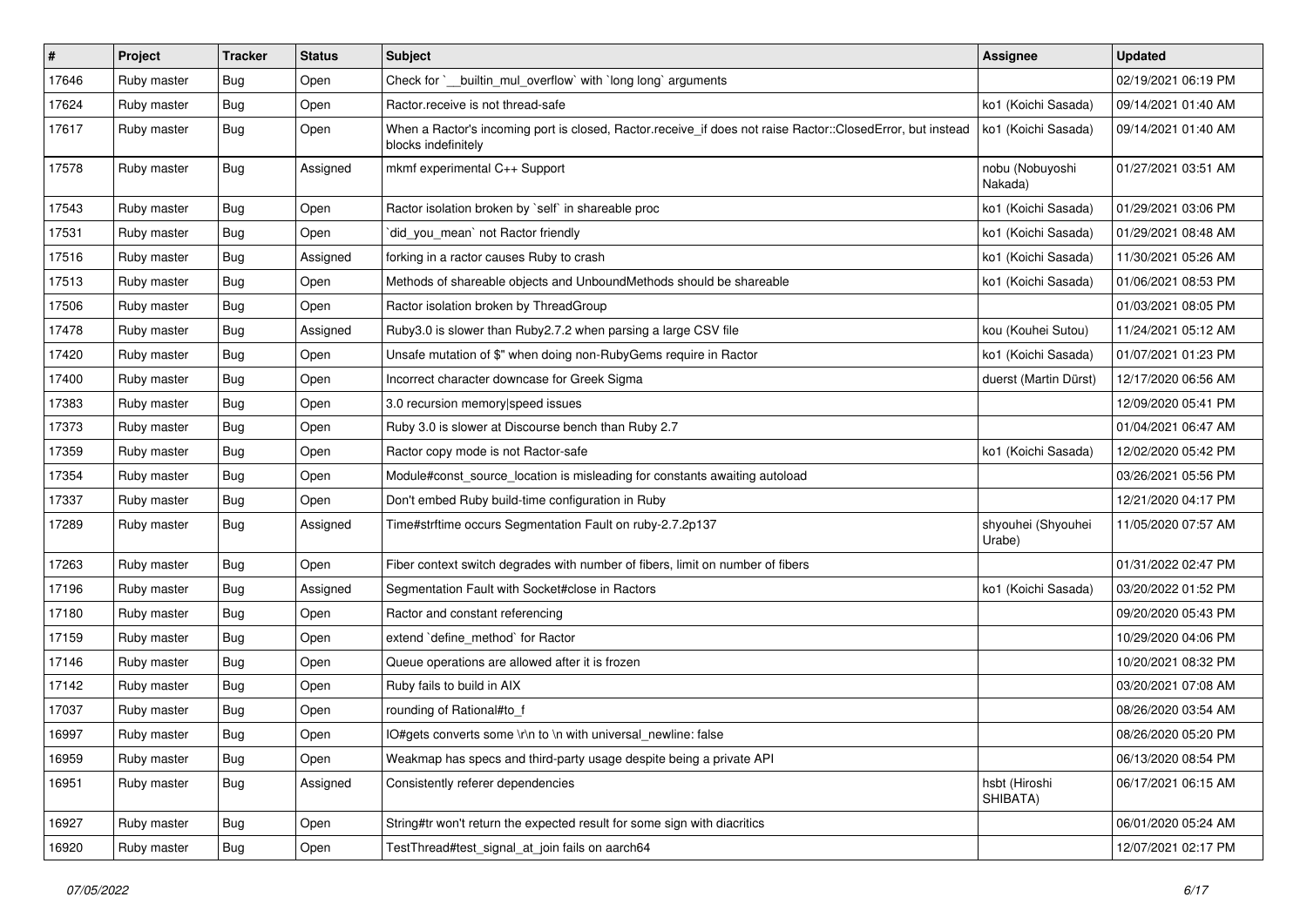| #     | Project     | <b>Tracker</b> | <b>Status</b> | Subject                                                                                                                                               | <b>Assignee</b>               | <b>Updated</b>      |
|-------|-------------|----------------|---------------|-------------------------------------------------------------------------------------------------------------------------------------------------------|-------------------------------|---------------------|
| 16905 | Ruby master | Bug            | Open          | Ruby required to build Ruby on Haiku?                                                                                                                 |                               | 05/24/2020 08:08 AM |
| 16842 | Ruby master | <b>Bug</b>     | Assigned      | inspect` prints the UTF-8 character U+0085 (NEXT LINE) verbatim even though it is not printable                                                       | duerst (Martin Dürst)         | 02/26/2021 05:43 AM |
| 16836 | Ruby master | Bug            | Assigned      | configure-time LDFLAGS leak into ruby pkg-config file                                                                                                 | nobu (Nobuyoshi<br>Nakada)    | 08/14/2021 09:10 AM |
| 16829 | Ruby master | <b>Bug</b>     | Open          | Exceptions raised from within an enumerated method lose part of their stacktrace                                                                      |                               | 05/20/2022 07:25 PM |
| 16820 | Ruby master | <b>Bug</b>     | Open          | LEGAL is out of sync                                                                                                                                  |                               | 08/19/2020 11:08 AM |
| 16819 | Ruby master | <b>Bug</b>     | Assigned      | Line reporting off by one when reporting line of a hash?                                                                                              | ko1 (Koichi Sasada)           | 06/16/2020 05:57 PM |
| 16810 | Ruby master | <b>Bug</b>     | Open          | ruby segfaults on s390x with musl libc                                                                                                                |                               | 03/05/2021 01:38 AM |
| 16776 | Ruby master | <b>Bug</b>     | Assigned      | Regression in coverage library                                                                                                                        | ko1 (Koichi Sasada)           | 11/24/2021 07:26 AM |
| 16694 | Ruby master | <b>Bug</b>     | Assigned      | JIT vs hardened GCC with PCH                                                                                                                          | k0kubun (Takashi<br>Kokubun)  | 02/02/2021 07:38 AM |
| 16497 | Ruby master | <b>Bug</b>     | Assigned      | StringIO#internal_encoding is broken (more severely in 2.7)                                                                                           | nobu (Nobuyoshi<br>Nakada)    | 10/26/2021 04:31 PM |
| 16493 | Ruby master | <b>Bug</b>     | Open          | TestThreadQueue#test thr kill is flaky on AArch64                                                                                                     |                               | 01/09/2020 09:39 AM |
| 16492 | Ruby master | <b>Bug</b>     | Open          | TestBugReporter#test_bug_reporter_add test failures                                                                                                   | jaruga (Jun Aruga)            | 08/24/2021 01:12 PM |
| 16288 | Ruby master | <b>Bug</b>     | Open          | Segmentation fault with finalizers, threads                                                                                                           |                               | 12/19/2019 07:46 PM |
| 16265 | Ruby master | <b>Bug</b>     | Open          | Test (spec) failure using current MSYS2 tools, related to -fstack-protector and possibly<br>D_FORTIFY_SOURCE=2                                        |                               | 12/03/2019 03:09 PM |
| 16185 | Ruby master | Bug            | Open          | basictest failure on AIX 6.1 for 64bit build                                                                                                          | kanemoto (Yutaka<br>Kanemoto) | 10/15/2019 12:05 AM |
| 16158 | Ruby master | <b>Bug</b>     | Open          | "st" Character Sequence In Regex Look-Behind Causes Illegal Pattern Error When Combined With POSIX<br>Bracket Expressions And Case Insensitivity Flag |                               | 09/17/2019 09:37 AM |
| 16145 | Ruby master | <b>Bug</b>     | Open          | regexp match error if mixing /i, character classes, and utf8                                                                                          |                               | 09/06/2019 05:52 AM |
| 15993 | Ruby master | <b>Bug</b>     | Open          | 'require' doesn't work if there are Cyrillic chars in the path to Ruby dir                                                                            |                               | 07/09/2021 04:08 PM |
| 15764 | Ruby master | <b>Bug</b>     | Open          | Whitespace and control characters should not be permitted in tokens                                                                                   | matz (Yukihiro<br>Matsumoto)  | 04/22/2019 07:48 AM |
| 15599 | Ruby master | <b>Bug</b>     | Open          | Mixing autoload and require causes deadlock and incomplete definition.                                                                                |                               | 02/12/2019 01:40 PM |
| 15598 | Ruby master | <b>Bug</b>     | Open          | Deadlock on mutual reference of autoloaded constants                                                                                                  |                               | 03/20/2019 10:58 AM |
| 15550 | Ruby master | Bug            | Assigned      | Windows - gem bin files - can't run from bash shell                                                                                                   | hsbt (Hiroshi<br>SHIBATA)     | 03/20/2019 01:05 AM |
| 15499 | Ruby master | Bug            | Assigned      | Breaking behavior on ruby 2.6: rb_thread_call_without_gvl doesn't invoke unblock_function when used on   ko1 (Koichi Sasada)<br>the main thread       |                               | 01/05/2021 02:24 AM |
| 15438 | Ruby master | <b>Bug</b>     | Open          | Threads can't switch faster than TIME_QUANTUM_(NSEC USEC MSEC)                                                                                        |                               | 03/25/2019 08:53 PM |
| 15428 | Ruby master | Bug            | Open          | Refactor Proc#>> and #<<                                                                                                                              |                               | 08/20/2021 06:31 PM |
| 15423 | Ruby master | <b>Bug</b>     | Open          | fork leapfrog leaks memory on FreeBSD 11.2                                                                                                            |                               | 12/16/2018 02:28 PM |
| 15386 | Ruby master | <b>Bug</b>     | Open          | [PATCH] io.c (rb_io_check_char_readable): do not io_fflush buffered sockets                                                                           |                               | 12/06/2018 11:38 AM |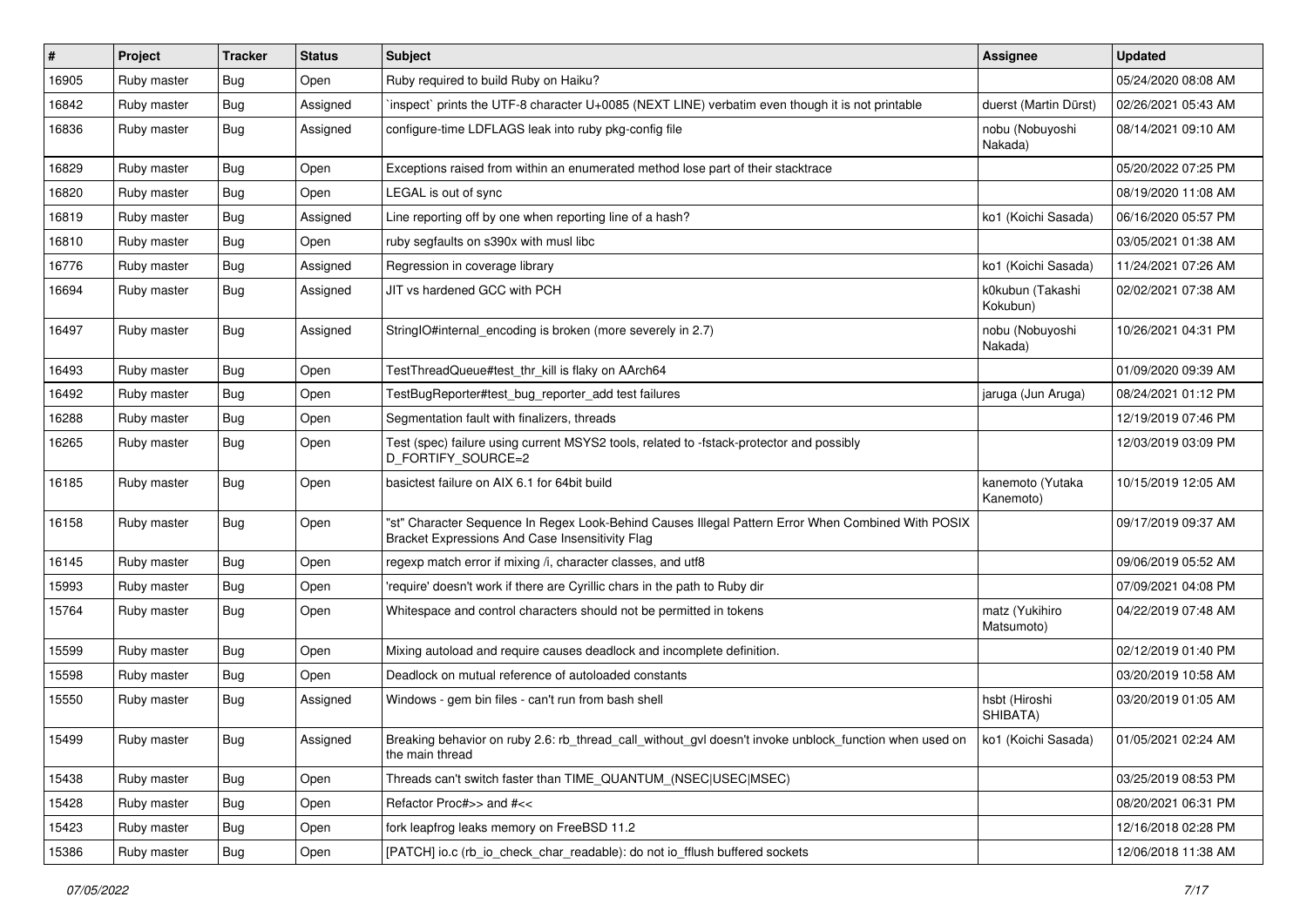| $\vert$ # | Project     | <b>Tracker</b> | <b>Status</b> | Subject                                                                                                           | Assignee                    | <b>Updated</b>      |
|-----------|-------------|----------------|---------------|-------------------------------------------------------------------------------------------------------------------|-----------------------------|---------------------|
| 15367     | Ruby master | <b>Bug</b>     | Open          | IO.select is not resumed when io-object gets closed                                                               |                             | 12/03/2018 10:22 AM |
| 15334     | Ruby master | <b>Bug</b>     | Open          | child_info_fork::abort: address space needed by 'emoji_iso2022_kddi.so' on cygwin                                 | cruby-cygwin                | 05/19/2022 08:20 AM |
| 15315     | Ruby master | <b>Bug</b>     | Open          | ec_switch can still lose interrupts                                                                               | ko1 (Koichi Sasada)         | 11/20/2018 09:32 AM |
| 15310     | Ruby master | <b>Bug</b>     | Open          | [PATCH] thread_pthread.c: close race from UBF_TIMER and non-GVL-releasing thread                                  |                             | 11/20/2018 12:50 AM |
| 15263     | Ruby master | <b>Bug</b>     | Open          | [PATCH] vm_trace.c (postponed_job_register): only hit main thread                                                 | ko1 (Koichi Sasada)         | 10/27/2018 11:35 PM |
| 15247     | Ruby master | Bug            | Open          | Windows - TEMP folder, non 8.3 & drive, fails & errors in test-all (ruby & rdoc)                                  |                             | 10/23/2018 05:02 PM |
| 15097     | Ruby master | <b>Bug</b>     | Open          | Gem install fails on Ruby 2.5.1 with Cygwin (get_dns_server_list undefined)                                       | cruby-cygwin                | 05/19/2022 08:20 AM |
| 15072     | Ruby master | Bug            | Open          | thread.c:4356:5: error: implicit declaration of function 'ubf_list_atfork'                                        | normalperson (Eric<br>Wong) | 09/20/2018 03:32 AM |
| 14971     | Ruby master | <b>Bug</b>     | Open          | error: implicit declaration of function 'rb_vm_call0                                                              | nobu (Nobuyoshi<br>Nakada)  | 09/06/2018 03:53 AM |
| 14957     | Ruby master | <b>Bug</b>     | Open          | MinGW, gcc 8.2.0, bootstraptest test_thread.rb - failure ?                                                        |                             | 08/03/2018 02:46 PM |
| 14906     | Ruby master | Bug            | Open          | MinGW failure - TestIO#test_copy_stream_no_busy_wait                                                              |                             | 07/12/2018 03:52 AM |
| 14838     | Ruby master | <b>Bug</b>     | Open          | RegexpError with double "s" in look-behind assertion in case-insensitive unicode regexp                           |                             | 06/09/2018 04:04 PM |
| 14826     | Ruby master | Bug            | Open          | make: *** [.ext/include/sparc-solaris2.10/rb_mjit_min_header-2.6.0.h] Error 1 on Solaris 10 with very old<br>gcc3 |                             | 06/05/2018 02:02 PM |
| 14761     | Ruby master | <b>Bug</b>     | Open          | TestThread#test_join_limits hangs up on Solaris 10 with gcc                                                       |                             | 05/16/2018 05:23 AM |
| 14727     | Ruby master | <b>Bug</b>     | Assigned      | TestQueue#test_queue_with_trap always timeout on Windows10                                                        | ko1 (Koichi Sasada)         | 05/01/2018 02:59 AM |
| 14681     | Ruby master | Bug            | Open          | syswrite': stream closed in another thread (IOError)                                                              |                             | 04/22/2018 12:12 AM |
| 14679     | Ruby master | Bug            | Assigned      | StdLib gems should properly specify their dependencies                                                            | hsbt (Hiroshi<br>SHIBATA)   | 04/11/2018 01:14 PM |
| 14640     | Ruby master | Bug            | Open          | [win32] File.realpath treats a relative path with a drive letter as an absolute path.                             | cruby-windows               | 12/10/2018 07:09 AM |
| 14607     | Ruby master | <b>Bug</b>     | Assigned      | Fix use of the rb_profile_frames start parameter                                                                  | ko1 (Koichi Sasada)         | 06/09/2022 06:12 AM |
| 14582     | Ruby master | <b>Bug</b>     | Open          | Unable to use `method_entry` and `method_return` tracing probes since 2.5                                         |                             | 06/18/2021 06:08 PM |
| 14543     | Ruby master | Bug            | Assigned      | make commit`show error of `common-srcs`                                                                           | nobu (Nobuyoshi<br>Nakada)  | 06/02/2018 04:17 AM |
| 14480     | Ruby master | Bug            | Open          | miniruby crashing when compiled with -O2 or -O1 on aarch64                                                        |                             | 02/23/2021 10:35 AM |
| 14474     | Ruby master | <b>Bug</b>     | Open          | skip "TestException#test_thread_signal_location" as known bug                                                     |                             | 12/10/2018 07:09 AM |
| 14422     | Ruby master | <b>Bug</b>     | Open          | Ruby configuration options should not be reused for gem builds                                                    |                             | 03/05/2018 03:32 PM |
| 14418     | Ruby master | Bug            | Open          | ruby 2.5 slow regexp execution                                                                                    |                             | 12/29/2019 10:34 AM |
| 14387     | Ruby master | Bug            | Open          | Ruby 2.5 <sup>D</sup> Alpine Linux 000000000000 SystemStackError 00000                                            |                             | 04/21/2020 03:13 PM |
| 14364     | Ruby master | <b>Bug</b>     | Open          | Regexp last match variable in procs                                                                               |                             | 09/14/2018 05:28 AM |
| 14090     | Ruby master | Bug            | Assigned      | TestGc#test_interrupt_in_finalizer` fails very rarely                                                             | ko1 (Koichi Sasada)         | 12/02/2021 07:24 PM |
| 14083     | Ruby master | Bug            | Open          | Refinement in block calling incorrect method                                                                      |                             | 11/05/2017 07:36 PM |
| 14064     | Ruby master | <b>Bug</b>     | Open          | test-all with and without -j - incorrect assertions and missing test methods                                      |                             | 11/03/2017 10:54 PM |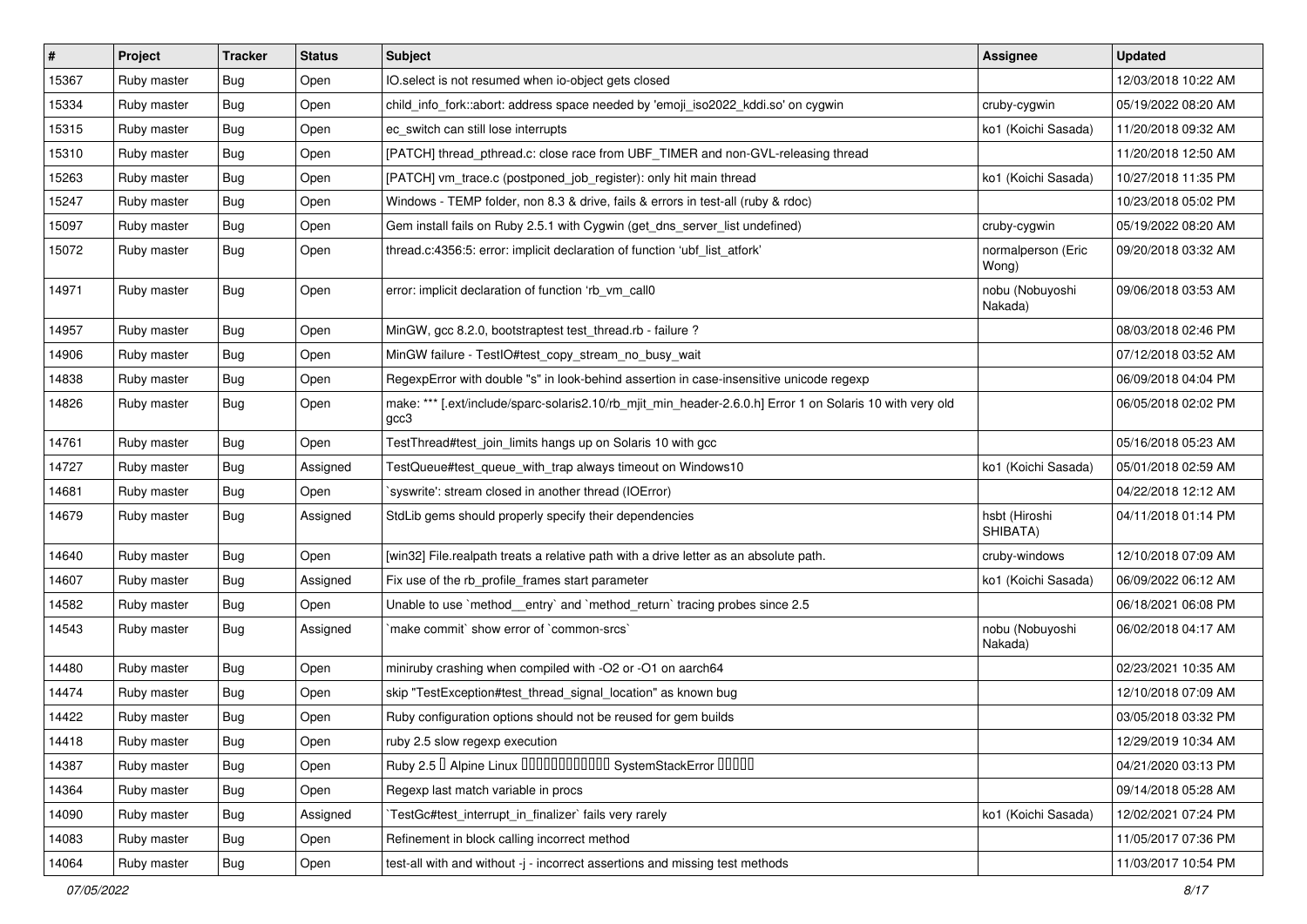| $\vert$ # | Project     | <b>Tracker</b> | <b>Status</b> | Subject                                                                                                  | Assignee                      | <b>Updated</b>      |
|-----------|-------------|----------------|---------------|----------------------------------------------------------------------------------------------------------|-------------------------------|---------------------|
| 14049     | Ruby master | <b>Bug</b>     | Open          | SEGV svn 60401 require_relative                                                                          |                               | 10/26/2017 05:25 PM |
| 13999     | Ruby master | Bug            | Assigned      | Cygwin OOO ripper_state_lex.rb 0000000                                                                   | cruby-cygwin                  | 05/19/2022 08:20 AM |
| 13864     | Ruby master | <b>Bug</b>     | Assigned      | Rinda multicast test failures due to missing default route                                               | seki (Masatoshi Seki)         | 08/17/2021 07:16 AM |
| 13671     | Ruby master | <b>Bug</b>     | Assigned      | Regexp with lookbehind and case-insensitivity raises RegexpError only on strings with certain characters | duerst (Martin Dürst)         | 11/30/2021 04:42 AM |
| 13644     | Ruby master | <b>Bug</b>     | Open          | Windows - Setting Time.now                                                                               |                               | 06/11/2017 03:43 AM |
| 13571     | Ruby master | <b>Bug</b>     | Open          | Script arguments, encoding, windows / MinGW                                                              |                               | 11/12/2017 10:53 PM |
| 13542     | Ruby master | <b>Bug</b>     | Open          | MinGW trunk Builds - Summary of Issues                                                                   |                               | 05/19/2017 07:04 PM |
| 13513     | Ruby master | <b>Bug</b>     | Assigned      | Resolv::DNS::Message.decode hangs after detecting truncation in UDP messages                             | akr (Akira Tanaka)            | 03/08/2021 11:35 PM |
| 13500     | Ruby master | Bug            | Open          | MinGW TestArity#test_proc_err_mess stops testing                                                         |                               | 04/26/2017 03:27 PM |
| 13485     | Ruby master | <b>Bug</b>     | Open          | MinGW TestEnumerable#test_callcc SEGV info                                                               |                               | 04/19/2017 04:17 PM |
| 13298     | Ruby master | <b>Bug</b>     | Assigned      | mingw SEGV TestEnumerable#test_callcc                                                                    | nobu (Nobuyoshi<br>Nakada)    | 06/04/2021 03:41 AM |
| 13269     | Ruby master | <b>Bug</b>     | Assigned      | test/readline/test_readline.rb and mingw                                                                 | nobu (Nobuyoshi<br>Nakada)    | 03/13/2017 08:56 AM |
| 13164     | Ruby master | <b>Bug</b>     | Open          | A second `SystemStackError` exception results in `Segmentation fault (core dumped)`                      |                               | 04/14/2017 01:05 PM |
| 13151     | Ruby master | <b>Bug</b>     | Open          | File.writable? doesn't report correctly if a directory is writable on Windows.                           |                               | 01/23/2017 05:46 PM |
| 12852     | Ruby master | <b>Bug</b>     | Open          | URI.parse can't handle non-ascii URIs                                                                    | akira (akira yamada)          | 12/12/2016 06:39 PM |
| 12725     | Ruby master | <b>Bug</b>     | Assigned      | Trying to use ./miniruby before it exists                                                                | nobu (Nobuyoshi<br>Nakada)    | 04/28/2017 01:45 PM |
| 12689     | Ruby master | <b>Bug</b>     | Open          | Thread isolation of $$~$ and \$                                                                          |                               | 04/01/2021 08:51 PM |
| 12582     | Ruby master | <b>Bug</b>     | Assigned      | OpenSSL Authenticated Encryption should check for tag length                                             | rhenium (Kazuki<br>Yamaguchi) | 04/28/2017 01:45 PM |
| 12506     | Ruby master | <b>Bug</b>     | Assigned      | On cygwin, Feature #5994 does not work                                                                   | cruby-cygwin                  | 05/19/2022 08:20 AM |
| 12500     | Ruby master | <b>Bug</b>     | Open          | TestProcess#test_aspawn_too_long_path fails on mips with "argument too big"                              |                               | 12/29/2019 10:38 AM |
| 12473     | Ruby master | Bug            | Assigned      | Test failure on fedora with TestTimeExtension#test_huge_precision                                        | nobu (Nobuyoshi<br>Nakada)    | 04/28/2017 01:45 PM |
| 12445     | Ruby master | <b>Bug</b>     | Assigned      | Testing TestlO#test_open_fifo_does_not_block_other_threads results in deadlock on cygwin                 | cruby-cygwin                  | 05/19/2022 08:20 AM |
| 12444     | Ruby master | <b>Bug</b>     | Assigned      | Segmentation fault when running TestException#test_machine_stackoverflow on cygwin                       | cruby-cygwin                  | 05/19/2022 08:20 AM |
| 12442     | Ruby master | <b>Bug</b>     | Assigned      | TestArgf#test_textmode fails on cygwin                                                                   | cruby-cygwin                  | 05/19/2022 08:20 AM |
| 12436     | Ruby master | Bug            | Assigned      | newline argument of File.open seems not respected on Windows                                             | nobu (Nobuyoshi<br>Nakada)    | 10/25/2021 09:07 AM |
| 12280     | Ruby master | <b>Bug</b>     | Open          | IO.copy_stream(IO, IO) fails with "pread() not implemented"                                              |                               | 04/28/2016 05:51 AM |
| 12179     | Ruby master | <b>Bug</b>     | Open          | Build failure due to VPATH expansion                                                                     |                               | 04/14/2016 01:55 AM |
| 12040     | Ruby master | <b>Bug</b>     | Assigned      | [Win32] File.stat fails on a mounted volume                                                              | cruby-windows                 | 02/01/2016 08:13 AM |
| 11840     | Ruby master | Bug            | Open          | Error with "make check" on Cygwin                                                                        | cruby-cygwin                  | 05/19/2022 08:20 AM |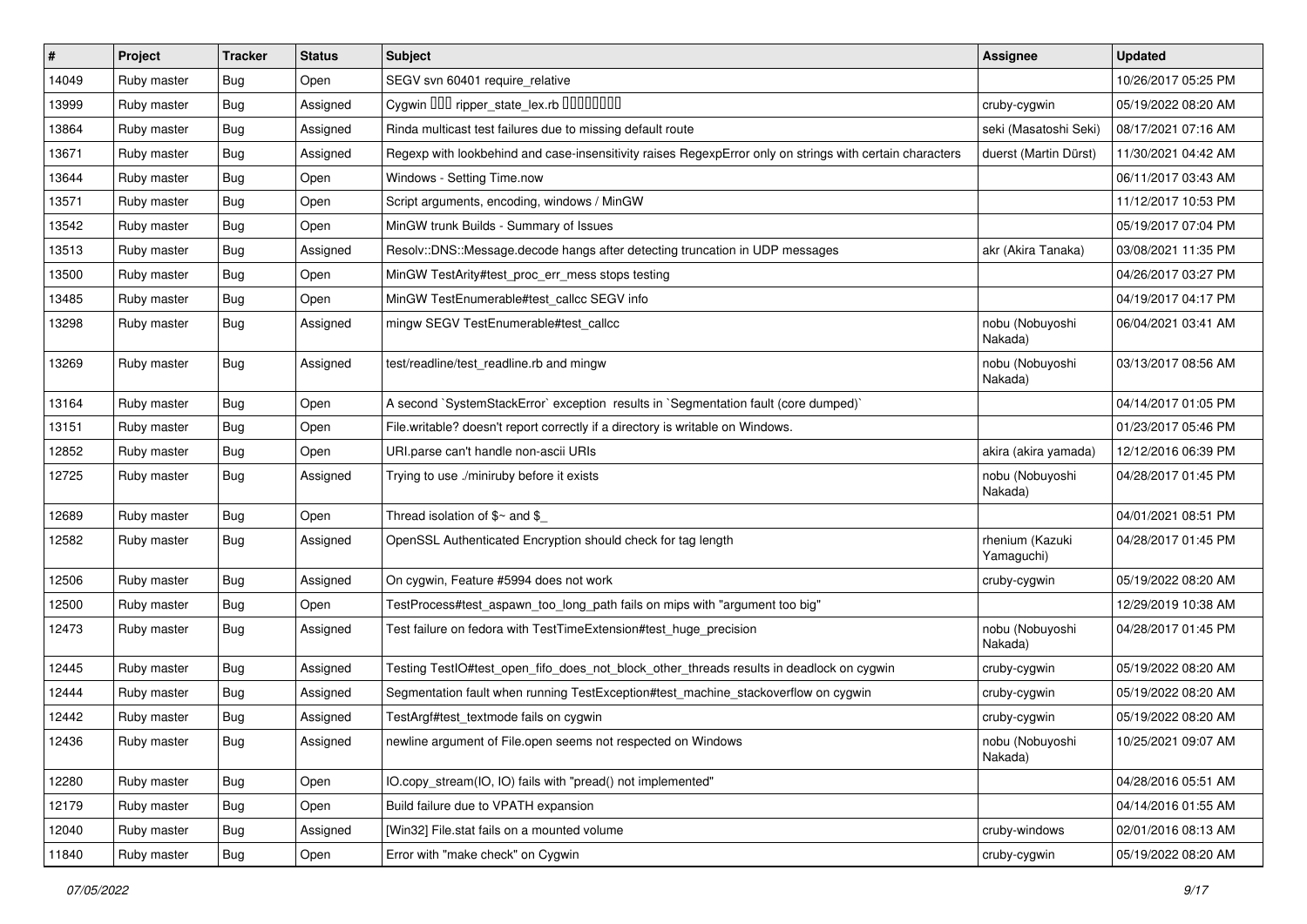| $\vert$ # | Project     | <b>Tracker</b> | <b>Status</b> | <b>Subject</b>                                                                                        | <b>Assignee</b>                     | <b>Updated</b>      |
|-----------|-------------|----------------|---------------|-------------------------------------------------------------------------------------------------------|-------------------------------------|---------------------|
| 11808     | Ruby master | Bug            | Open          | Different behavior between Enumerable#grep and Array#grep                                             | ko1 (Koichi Sasada)                 | 10/26/2020 04:36 AM |
| 11704     | Ruby master | Bug            | Assigned      | Refinements only get "used" once in loop                                                              | matz (Yukihiro<br>Matsumoto)        | 04/14/2016 02:45 AM |
| 11582     | Ruby master | <b>Bug</b>     | Open          | On Solaris, Rational#** returns -Infinity for Rational(0) when passed a negative Float                |                                     | 10/13/2015 03:12 AM |
| 11531     | Ruby master | Bug            | Assigned      | IPAddr#== implements wrong logic                                                                      | knu (Akinori MUSHA)                 | 12/29/2019 12:50 PM |
| 11526     | Ruby master | Bug            | Assigned      | Streaming HTTP requests are not idempotent and should not be retried                                  | naruse (Yui NARUSE)                 | 07/01/2019 09:16 PM |
| 11514     | Ruby master | Bug            | Open          | AIX6.1 - Ruby 2.2.3 - Segmentation fault in : byteslice                                               |                                     | 09/18/2015 07:39 AM |
| 11438     | Ruby master | Bug            | Open          | native thread init stack() get machine.stack_start unequal to thread's stack start address, x86 win32 | cruby-windows                       | 08/13/2015 07:31 AM |
| 11269     | Ruby master | Bug            | Assigned      | ruby_init_setproctitle() should be called before require_libraries()                                  | kosaki (Motohiro<br>KOSAKI)         | 06/17/2015 03:01 AM |
| 11230     | Ruby master | <b>Bug</b>     | Open          | Should rb struct s members() be public API?                                                           |                                     | 04/17/2021 05:06 PM |
| 11183     | Ruby master | <b>Bug</b>     | Open          |                                                                                                       |                                     | 05/26/2015 08:32 AM |
| 11177     | Ruby master | Bug            | Open          | <b>DATALEOFILILILILILI</b>                                                                            |                                     | 05/25/2015 03:49 AM |
| 11174     | Ruby master | Bug            | Open          | threads memory leak                                                                                   | ko1 (Koichi Sasada)                 | 06/17/2019 03:17 PM |
| 11142     | Ruby master | <b>Bug</b>     | Open          | Command line argument parser on windows handles double quotes inconsistently.                         | usa (Usaku<br>NAKAMURA)             | 05/12/2015 04:09 PM |
| 11064     | Ruby master | <b>Bug</b>     | Open          | #singleton_methods for objects with special singleton_class returns an empty array                    |                                     | 01/31/2022 05:02 AM |
| 10919     | Ruby master | <b>Bug</b>     | Assigned      | [gem install] installs multipe platforms                                                              | hsbt (Hiroshi<br>SHIBATA)           | 07/30/2019 07:44 AM |
| 10580     | Ruby master | Bug            | Open          | TestProcess#test_deadlock_by_signal_at_forking fails on ARM                                           | akr (Akira Tanaka)                  | 12/30/2019 03:00 AM |
| 10436     | Ruby master | Bug            | Open          | ruby -c and ripper inconsistency: m(&nil) {}                                                          |                                     | 08/27/2019 12:08 AM |
| 10416     | Ruby master | Bug            | Open          | Create mechanism for updating of Unicode data files downstreams when we want                          | nobu (Nobuyoshi<br>Nakada)          | 10/08/2021 06:40 AM |
| 10128     | Ruby master | <b>Bug</b>     | Open          | Quoting problem for arguments of Kernel.system, Kernel.exec on Windows                                | cruby-windows                       | 12/30/2019 03:00 AM |
| 10009     | Ruby master | Bug            | Open          | IO operation is 10x slower in multi-thread environment                                                | ko1 (Koichi Sasada)                 | 05/21/2015 07:19 AM |
| 9955      | Ruby master | Bug            | Assigned      | issue building dll on mingw, library not found                                                        | nobu (Nobuyoshi<br>Nakada)          | 01/05/2018 09:00 PM |
| 9944      | Ruby master | Bug            | Assigned      | in ruby for windows in "system" a redirection to append a file works incorrectly                      | cruby-windows                       | 01/05/2018 09:00 PM |
| 9760      | Ruby master | Bug            | Open          | mkmf does not allow for linking against custom libraries when a system library is present             |                                     | 05/24/2016 08:11 AM |
| 9507      | Ruby master | <b>Bug</b>     | Open          | Ruby 2.1.0 is broken on ARMv5: tried to create Proc object without a block                            | charliesome (Charlie<br>Somerville) | 01/05/2018 09:00 PM |
| 9435      | Ruby master | Bug            | Open          | Kernel.system problem                                                                                 |                                     | 12/30/2019 03:00 AM |
| 9409      | Ruby master | <b>Bug</b>     | Open          | Cygwin I "filesystem" I encoding IIIIIIIIIIIII                                                        | cruby-cygwin                        | 05/19/2022 08:20 AM |
| 9366      | Ruby master | Bug            | Assigned      | "make -j32 check TESTS=-j32" occasionally fails on rubygems/specification                             | hsbt (Hiroshi<br>SHIBATA)           | 07/26/2018 02:13 AM |
| 9189      | Ruby master | <b>Bug</b>     | Assigned      | Build failure on Windows in case of nonascii TEMP environment.                                        |                                     | 01/05/2018 09:00 PM |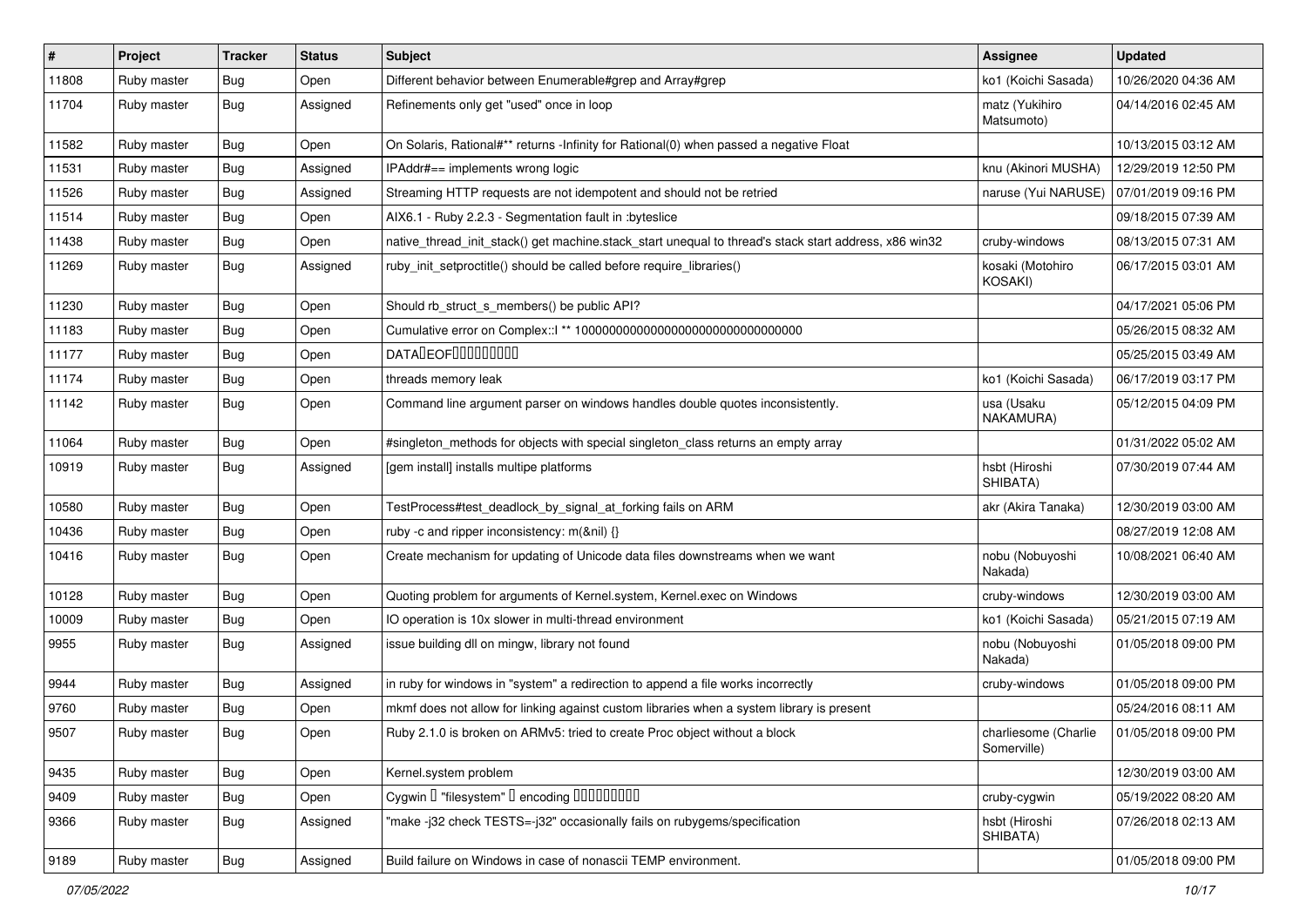| #     | Project     | <b>Tracker</b> | <b>Status</b> | Subject                                                                                 | <b>Assignee</b>               | <b>Updated</b>      |
|-------|-------------|----------------|---------------|-----------------------------------------------------------------------------------------|-------------------------------|---------------------|
| 9115  | Ruby master | Bug            | Assigned      | Logger traps all exceptions; breaks Timeout                                             | sonots (Naotoshi Seo)         | 08/20/2019 12:47 PM |
| 9010  | Ruby master | <b>Bug</b>     | Assigned      | /configure --prefix= cannot handle directories with spaces                              | nobu (Nobuyoshi<br>Nakada)    | 04/26/2021 10:38 PM |
| 8782  | Ruby master | <b>Bug</b>     | Assigned      | Don't set rl_getc_function on editline                                                  | kouji (Kouji Takao)           | 01/05/2018 09:00 PM |
| 8445  | Ruby master | <b>Bug</b>     | Assigned      | IO.open and IO#set_enconding does not support :fallback option                          | akr (Akira Tanaka)            | 06/14/2022 06:02 AM |
| 8444  | Ruby master | <b>Bug</b>     | Open          | Regexp vars \$~ and friends are not thread local                                        | ko1 (Koichi Sasada)           | 07/30/2019 07:38 AM |
| 8299  | Ruby master | <b>Bug</b>     | Assigned      | Minor error in float parsing                                                            | nobu (Nobuyoshi<br>Nakada)    | 12/30/2019 03:00 AM |
| 8185  | Ruby master | Bug            | Open          | Thread/fork issue                                                                       |                               | 12/30/2019 03:00 AM |
| 7976  | Ruby master | <b>Bug</b>     | Assigned      | TracePoint call is at call point, not call site                                         | ko1 (Koichi Sasada)           | 01/05/2018 09:00 PM |
| 7968  | Ruby master | Bug            | Assigned      | Poor UDPSocket#send performance in ruby 2.0.0 on windows                                | cruby-windows                 | 10/23/2017 12:23 AM |
| 7964  | Ruby master | Bug            | Assigned      | Writing an ASCII-8BIT String to a StringIO created from a UTF-8 String                  | nobu (Nobuyoshi<br>Nakada)    | 01/05/2018 09:00 PM |
| 7892  | Ruby master | <b>Bug</b>     | Open          | MIME encoding bug of NKF.nkf                                                            | naruse (Yui NARUSE)           | 12/25/2017 06:15 PM |
| 7859  | Ruby master | <b>Bug</b>     | Assigned      | Readline: Incorrect arrow key behavior in vi_editing_mode insert mode with Readline 6.2 | kouji (Kouji Takao)           | 12/25/2017 06:15 PM |
| 7840  | Ruby master | <b>Bug</b>     | Open          | -Wdeclaration-after-statement is valid for C/ObjC but not for C++                       | nobu (Nobuyoshi<br>Nakada)    | 06/02/2020 04:41 PM |
| 7742  | Ruby master | <b>Bug</b>     | Open          | System encoding (Windows-1258) is not recognized by Ruby to convert back to UTF-8       | duerst (Martin Dürst)         | 12/25/2017 06:15 PM |
| 6360  | Ruby master | <b>Bug</b>     | Assigned      | Debug information build even without requesting it                                      | nobu (Nobuyoshi<br>Nakada)    | 01/05/2018 09:00 PM |
| 6351  | Ruby master | <b>Bug</b>     | Assigned      | transcode table generator does not support multi characters of Unicode                  | duerst (Martin Dürst)         | 12/25/2017 06:15 PM |
| 5334  | Ruby master | <b>Bug</b>     | Assigned      | Segmentation fault in InternetExplorer IServiceProvider interface                       | suke (Masaki Suketa)          | 12/30/2019 03:00 AM |
| 5317  | Ruby master | <b>Bug</b>     | Assigned      |                                                                                         | nobu (Nobuyoshi<br>Nakada)    | 01/05/2018 09:00 PM |
| 5179  | Ruby master | <b>Bug</b>     | Assigned      | Complex#rationalize and to_r with approximate zeros                                     | mrkn (Kenta Murata)           | 01/17/2020 03:00 AM |
| 4173  | Ruby master | <b>Bug</b>     | Open          | TestProcess#test_wait_and_sigchild DDDDDDDD                                             |                               | 03/15/2018 08:29 AM |
| 4040  | Ruby master | Bug            | Assigned      | SystemStackError with Hash[*a] for Large a                                              | ko1 (Koichi Sasada)           | 12/25/2017 06:14 PM |
| 595   | Ruby master | Bug            | Assigned      | Fiber ignores ensure clause                                                             | ioquatix (Samuel<br>Williams) | 12/29/2019 10:37 AM |
| 18894 | Ruby master | Feature        | Open          | Object#make_shareable                                                                   |                               | 07/02/2022 11:42 PM |
| 18885 | Ruby master | Feature        | Open          | Long lived fork advisory API (potential Copy on Write optimizations)                    |                               | 06/30/2022 09:27 AM |
| 18841 | Ruby master | Feature        | Open          | Proposal: autoload_relative                                                             |                               | 06/19/2022 11:22 PM |
| 18835 | Ruby master | Feature        | Open          | Add InstructionSequence#type method                                                     |                               | 06/16/2022 10:30 PM |
| 18832 | Ruby master | Feature        | Open          | Do not have class/module keywords consider ancestors of Object                          |                               | 06/21/2022 05:50 AM |
| 18831 | Ruby master | Feature        | Open          | Block argument to 'yield'                                                               |                               | 06/18/2022 03:12 AM |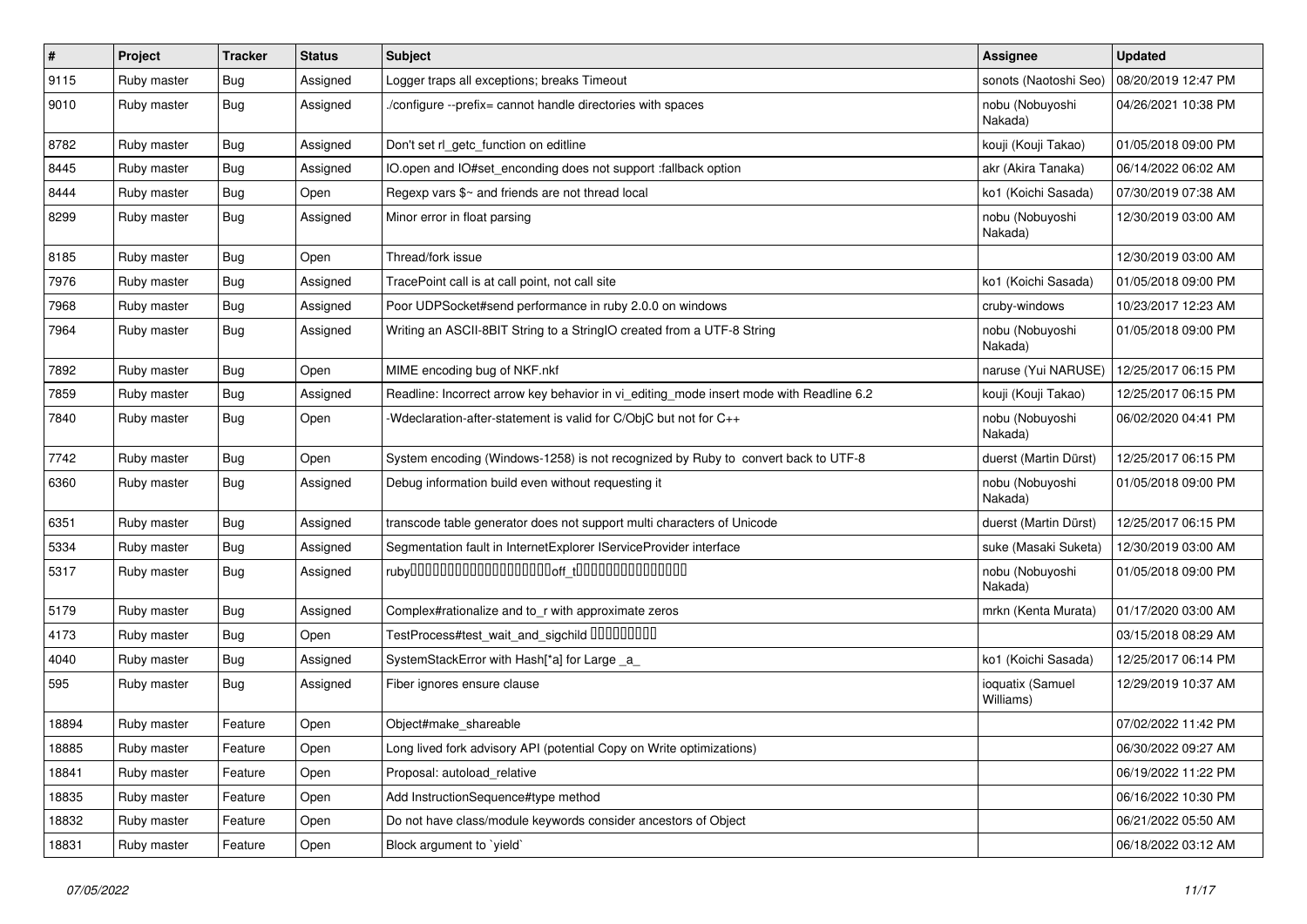| $\pmb{\#}$ | Project     | <b>Tracker</b> | <b>Status</b> | <b>Subject</b>                                                                            | <b>Assignee</b>         | <b>Updated</b>      |
|------------|-------------|----------------|---------------|-------------------------------------------------------------------------------------------|-------------------------|---------------------|
| 18825      | Ruby master | Feature        | Open          | Specialized instruction for "array literal + `.hash`"                                     |                         | 06/14/2022 05:24 PM |
| 18822      | Ruby master | Feature        | Open          | Ruby lack a proper method to percent-encode strings for URIs (RFC 3986)                   |                         | 06/09/2022 02:42 PM |
| 18821      | Ruby master | Feature        | Open          | Expose Pattern Matching interfaces in core classes                                        |                         | 06/09/2022 07:24 AM |
| 18815      | Ruby master | Feature        | Open          | instance_{eval,exec} vs Proc#>>                                                           |                         | 06/02/2022 05:17 PM |
| 18814      | Ruby master | Feature        | Open          | Ractor: add method to query incoming message queue size                                   |                         | 06/30/2022 10:58 AM |
| 18812      | Ruby master | Feature        | Open          | Add ability to trace exit locations for YJIT                                              |                         | 06/01/2022 02:42 PM |
| 18809      | Ruby master | Feature        | Open          | Add Numeric#ceildiv                                                                       |                         | 06/21/2022 06:21 PM |
| 18798      | Ruby master | Feature        | Open          | 'UnboundMethod#==' with inherited classes                                                 |                         | 05/25/2022 12:32 AM |
| 18776      | Ruby master | Feature        | Open          | <b>Object Shapes</b>                                                                      |                         | 05/13/2022 01:11 AM |
| 18774      | Ruby master | Feature        | Open          | Add Queue#pop(timeout:)                                                                   |                         | 05/20/2022 12:27 AM |
| 18773      | Ruby master | Feature        | Assigned      | deconstruct to receive a range                                                            | ktsj (Kazuki Tsujimoto) | 07/04/2022 05:38 PM |
| 18762      | Ruby master | Feature        | Open          | Add an Array#undigits that compliments Integer#digits                                     |                         | 05/03/2022 08:08 PM |
| 18757      | Ruby master | Feature        | Open          | Introduce %R percent literal for anchored regular expression patterns                     |                         | 04/27/2022 05:30 PM |
| 18736      | Ruby master | Feature        | Open          | self-p for method chain                                                                   |                         | 04/15/2022 11:09 AM |
| 18690      | Ruby master | Feature        | Open          | Allow `Kernel#then` to take arguments                                                     |                         | 05/10/2022 06:16 PM |
| 18685      | Ruby master | Feature        | Open          | Enumerator.product: Cartesian product of enumerables                                      |                         | 04/26/2022 07:02 AM |
| 18683      | Ruby master | Feature        | Open          | Allow to create hashes with a specific capacity.                                          |                         | 04/22/2022 02:34 PM |
| 18675      | Ruby master | Feature        | Open          | Add new exception class for resolv timeouts                                               |                         | 04/01/2022 11:22 PM |
| 18668      | Ruby master | Feature        | Open          | Merge `io-nonblock` gems into core                                                        |                         | 04/21/2022 10:02 AM |
| 18659      | Ruby master | Feature        | Open          | Create a Binding at the time of an exception and make it available to Rescue              |                         | 03/25/2022 10:55 AM |
| 18654      | Ruby master | Feature        | Open          | Enhancements to prettyprint                                                               | akr (Akira Tanaka)      | 05/12/2022 01:44 PM |
| 18647      | Ruby master | Feature        | Open          | Non-recursive option for iseq-targeted Tracepoints in ruby 2.6+                           |                         | 03/18/2022 09:41 AM |
| 18644      | Ruby master | Feature        | Open          | Coerce anything callable to a Proc                                                        |                         | 06/18/2022 05:28 PM |
| 18642      | Ruby master | Feature        | Open          | Named ripper fields                                                                       |                         | 05/12/2022 01:37 PM |
| 18640      | Ruby master | Feature        | Open          | default empty string argument for `String#sub` and `String#sub!`, e.g. `"hello".sub("I")` |                         | 03/19/2022 02:33 AM |
| 18639      | Ruby master | Feature        | Open          | Update Unicode data to Unicode Version 15.0.0                                             | duerst (Martin Dürst)   | 03/22/2022 07:38 PM |
| 18630      | Ruby master | Feature        | Open          | Introduce general `IO#timeout` and `IO#timeout=`for all (non-)blocking operations.        |                         | 04/21/2022 09:36 AM |
| 18617      | Ruby master | Feature        | Open          | Allow multiples keys in Hash#[] acting like Hash#dig                                      |                         | 03/10/2022 01:36 PM |
| 18603      | Ruby master | Feature        | Open          | Allow syntax like obj.method(arg)=value                                                   |                         | 02/27/2022 05:04 PM |
| 18597      | Ruby master | Feature        | Open          | Strings need a named method like 'dup' that doesn't duplicate if receiver is mutable      |                         | 02/26/2022 11:56 PM |
| 18594      | Ruby master | Feature        | Open          | Add a #to_h method on URI::Generic                                                        |                         | 03/31/2022 01:18 PM |
| 18593      | Ruby master | Feature        | Open          | Add back URI.escape                                                                       |                         | 02/18/2022 07:45 PM |
| 18583      | Ruby master | Feature        | Open          | Pattern-matching: API for custom unpacking strategies?                                    |                         | 03/17/2022 01:10 PM |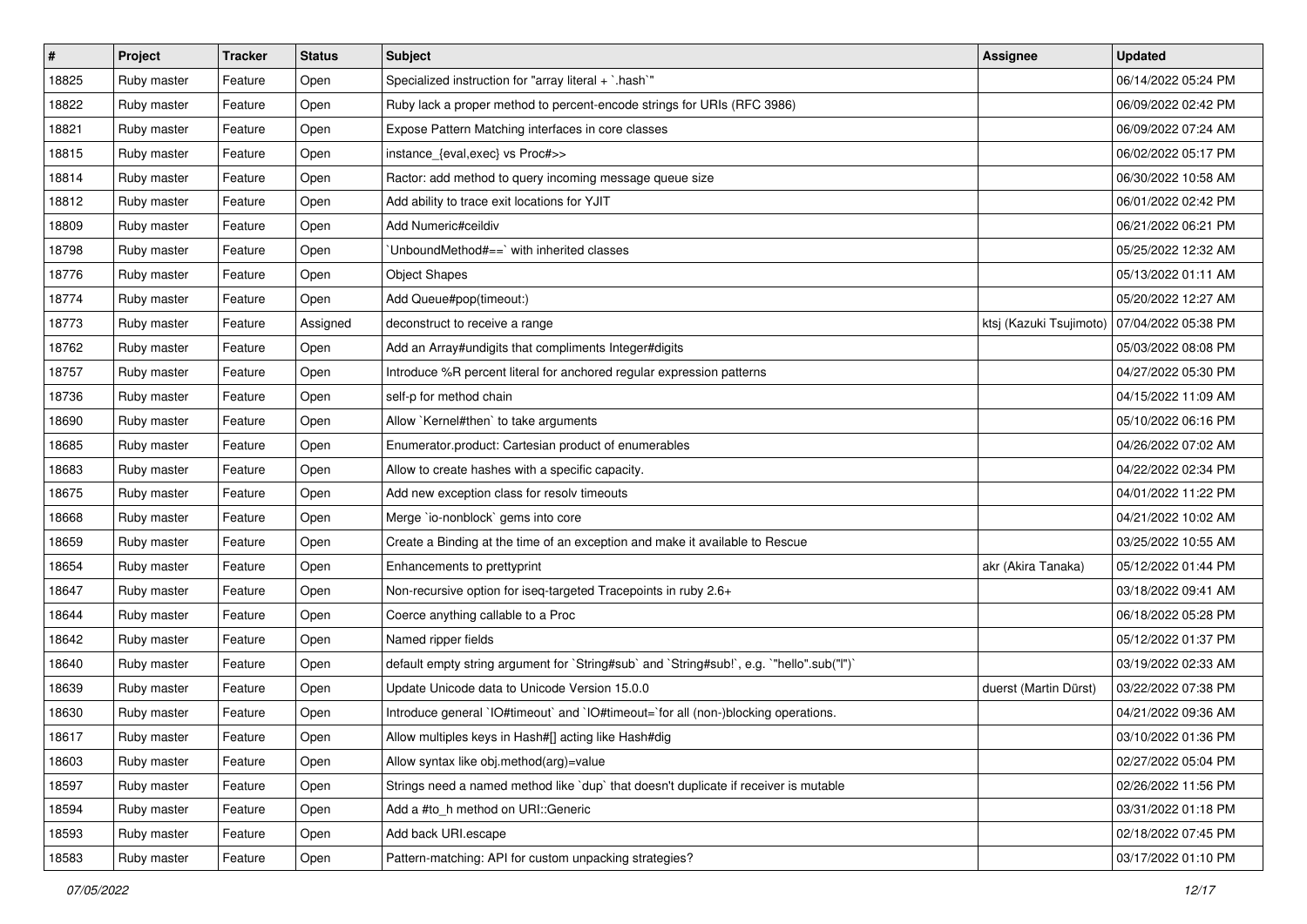| $\vert$ # | Project     | <b>Tracker</b> | <b>Status</b> | Subject                                                                                      | <b>Assignee</b>                         | <b>Updated</b>      |
|-----------|-------------|----------------|---------------|----------------------------------------------------------------------------------------------|-----------------------------------------|---------------------|
| 18576     | Ruby master | Feature        | Open          | Rename `ASCII-8BIT` encoding to `BINARY`                                                     |                                         | 03/17/2022 03:06 PM |
| 18573     | Ruby master | Feature        | Open          | Object#pack1                                                                                 |                                         | 02/08/2022 08:51 AM |
| 18571     | Ruby master | Feature        | Assigned      | Removed the bundled sources from release package after Ruby 3.2                              | hsbt (Hiroshi<br>SHIBATA)               | 03/28/2022 06:23 AM |
| 18568     | Ruby master | Feature        | Open          | Explore lazy RubyGems boot to reduce need for --disable-gems                                 |                                         | 02/17/2022 07:15 AM |
| 18564     | Ruby master | Feature        | Open          | Add Exception#detailed_message                                                               | mame (Yusuke<br>Endoh)                  | 02/01/2022 08:06 PM |
| 18559     | Ruby master | Feature        | Open          | Allocation tracing: Objects created by the parser are attributed to Kernel.require           |                                         | 06/28/2022 12:21 PM |
| 18554     | Ruby master | Feature        | Open          | Move unicode_normalize to a default gem                                                      |                                         | 01/31/2022 05:51 PM |
| 18551     | Ruby master | Feature        | Open          | Make Range#reverse_each to raise an exception if endless                                     |                                         | 01/28/2022 11:13 PM |
| 18515     | Ruby master | Feature        | Open          | Add Range#reverse_each implementation for performance                                        |                                         | 01/31/2022 02:23 AM |
| 18498     | Ruby master | Feature        | Open          | Introduce a public WeakKeysMap that compares by equality                                     |                                         | 02/20/2022 04:06 PM |
| 18494     | Ruby master | Feature        | Open          | [RFC] ENV["RUBY_GC_"]= changes GC parameters dynamically                                     |                                         | 01/17/2022 11:15 PM |
| 18478     | Ruby master | Feature        | Open          | Module#constant_pairs                                                                        |                                         | 01/11/2022 07:55 PM |
| 18477     | Ruby master | Feature        | Open          | Float#sqrt and Integer#sqrt                                                                  |                                         | 01/11/2022 07:34 PM |
| 18463     | Ruby master | Feature        | Open          | Random number generation with xoshiro                                                        |                                         | 02/13/2022 09:12 AM |
| 18462     | Ruby master | Feature        | Open          | Proposal to merge WASI based WebAssembly support                                             |                                         | 03/24/2022 03:05 AM |
| 18459     | Ruby master | Feature        | Assigned      | IRB autocomplete dropdown colour options                                                     | aycabta (aycabta.)                      | 01/05/2022 02:15 AM |
| 18450     | Ruby master | Feature        | Assigned      | Force break in prettyprint                                                                   | akr (Akira Tanaka)                      | 12/29/2021 02:02 PM |
| 18440     | Ruby master | Feature        | Open          | YJIT is enabled if any YJIT tuning options are set                                           |                                         | 12/30/2021 08:17 PM |
| 18439     | Ruby master | Feature        | Open          | Support YJIT for VC++                                                                        | maximecb (Maxime<br>Chevalier-Boisvert) | 01/10/2022 11:29 PM |
| 18438     | Ruby master | Feature        | Open          | Add `Exception#additional_message` to show additional error information                      |                                         | 02/07/2022 02:55 AM |
| 18423     | Ruby master | Feature        | Open          | Installing stable versions like 3.0.3 from source generates fatal error by make              |                                         | 12/23/2021 11:44 PM |
| 18418     | Ruby master | Feature        | Open          | Add Net::HTTP#security_level=                                                                |                                         | 12/19/2021 11:58 AM |
| 18411     | Ruby master | Feature        | Open          | Introduce `Fiber.blocking` for disabling scheduler.                                          |                                         | 12/23/2021 05:10 PM |
| 18410     | Ruby master | Feature        | Open          | Proposal to make inspect include underscores on numerics                                     |                                         | 12/16/2021 09:07 AM |
| 18408     | Ruby master | Feature        | Assigned      | Allow pattern match to set instance variables                                                | ktsj (Kazuki Tsujimoto)                 | 01/26/2022 07:07 PM |
| 18402     | Ruby master | Feature        | Open          | Argument Labels                                                                              |                                         | 01/31/2022 06:14 PM |
| 18401     | Ruby master | Feature        | Open          | Rework `require_relative` to add the "current path" on `\$LOAD_PATH`                         |                                         | 12/09/2021 05:41 PM |
| 18395     | Ruby master | Feature        | Open          | Introduce Array#subtract! for performance                                                    |                                         | 12/08/2021 04:42 PM |
| 18384     | Ruby master | Feature        | Open          | Pattern Match Object                                                                         |                                         | 05/07/2022 06:01 PM |
| 18376     | Ruby master | Feature        | Open          | Version comparison API                                                                       |                                         | 12/30/2021 10:33 AM |
| 18369     | Ruby master | Feature        | Open          | users.detect(:name, "Dorian") as shorthand for users.detect {  user  user.name == "Dorian" } |                                         | 12/03/2021 02:23 PM |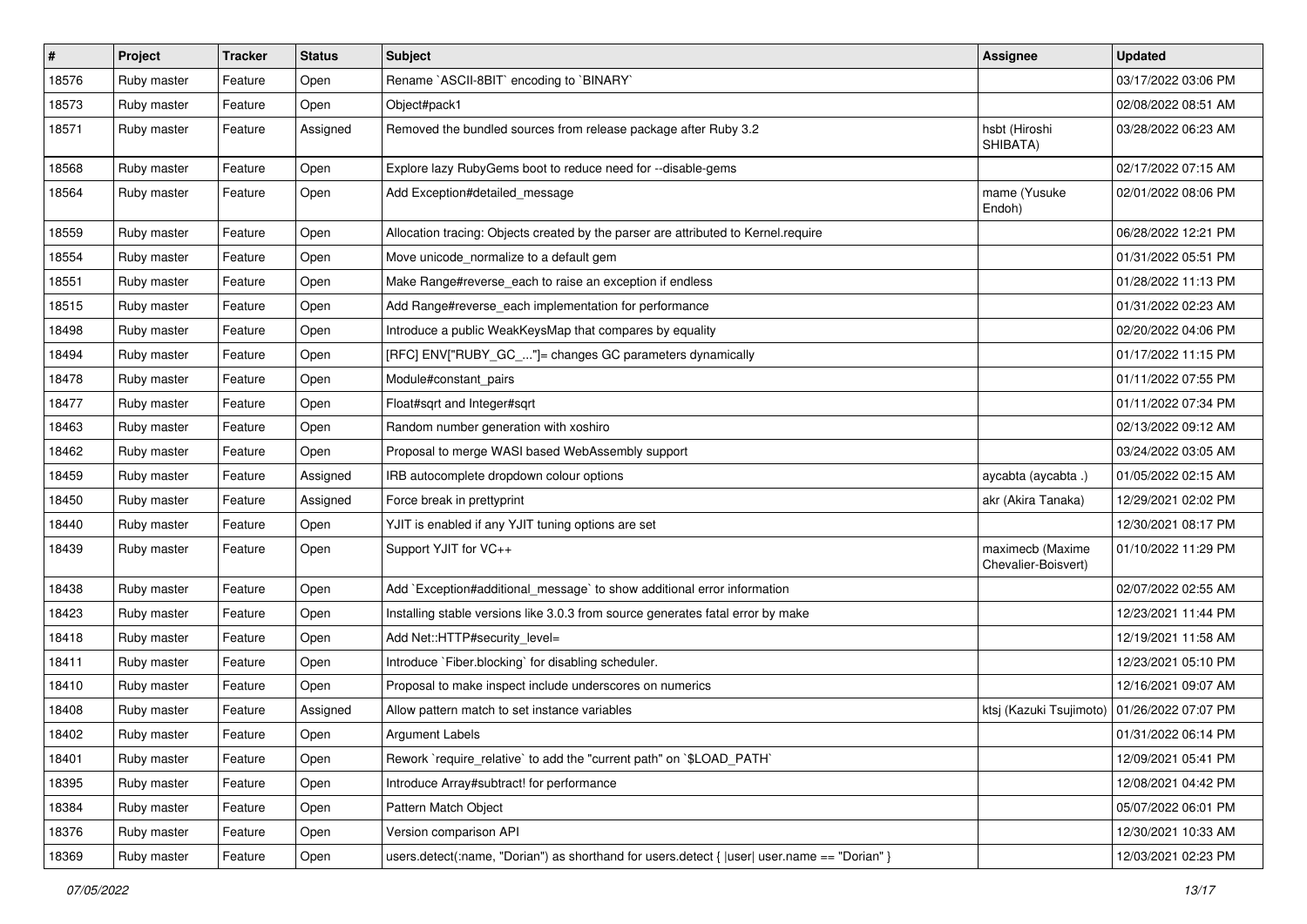| #     | Project     | <b>Tracker</b> | <b>Status</b> | Subject                                                                                                                                                               | Assignee                      | <b>Updated</b>      |
|-------|-------------|----------------|---------------|-----------------------------------------------------------------------------------------------------------------------------------------------------------------------|-------------------------------|---------------------|
| 18368 | Ruby master | Feature        | Open          | Range#step semantics for non-Numeric ranges                                                                                                                           |                               | 02/02/2022 03:42 PM |
| 18360 | Ruby master | Feature        | Open          | <b>PrettyPrint enhancements</b>                                                                                                                                       |                               | 11/24/2021 12:15 AM |
| 18357 | Ruby master | Feature        | Open          | Proposal: stop raising when block passed to IO#each_* closes the IO                                                                                                   |                               | 11/22/2021 09:03 PM |
| 18334 | Ruby master | Feature        | Open          | ENV#to_h returns a new Hash object but Hash#to_h does not, which can cause inconsistencies                                                                            |                               | 11/17/2021 05:46 PM |
| 18332 | Ruby master | Feature        | Open          | a?b                                                                                                                                                                   |                               | 12/29/2021 04:38 AM |
| 18331 | Ruby master | Feature        | Open          | Kernel.#Time                                                                                                                                                          |                               | 11/13/2021 12:41 PM |
| 18296 | Ruby master | Feature        | Open          | Custom exception formatting should override `Exception#full_message`.                                                                                                 |                               | 12/15/2021 08:49 PM |
| 18291 | Ruby master | Feature        | Open          | When use $=\sim$ with named group, if regex is on the right side, variable not defined.                                                                               |                               | 11/06/2021 12:36 PM |
| 18285 | Ruby master | Feature        | Open          | NoMethodError#message uses a lot of CPU/is really expensive to call                                                                                                   |                               | 01/30/2022 12:45 PM |
| 18275 | Ruby master | Feature        | Open          | Add an option to define_method to not capture the surrounding environment                                                                                             | ko1 (Koichi Sasada)           | 12/03/2021 02:34 PM |
| 18265 | Ruby master | Feature        | Open          | Self-contained one-binary feature which discuss on ruby kaigi 2021 day 2, $\mathbb{I}$ Ruby Committers vs the<br>World / CRuby Committers                             |                               | 10/24/2021 04:11 PM |
| 18262 | Ruby master | Feature        | Open          | Enumerator::Lazy#partition                                                                                                                                            |                               | 11/20/2021 10:17 AM |
| 18259 | Ruby master | Feature        | Open          | Support quarter spec %q in Time#strftime                                                                                                                              |                               | 10/21/2021 12:15 PM |
| 18256 | Ruby master | Feature        | Open          | Change the canonical name of Thread::Mutex, Thread::Queue, Thread::SizedQueue and<br>Thread::ConditionVariable to just Mutex, Queue, SizedQueue and ConditionVariable |                               | 10/20/2021 10:59 PM |
| 18242 | Ruby master | Feature        | Open          | Parser makes multiple assignment sad in confusing way                                                                                                                 |                               | 10/09/2021 07:58 AM |
| 18228 | Ruby master | Feature        | Open          | Add a 'timeout' option to 'IO.copy_stream'                                                                                                                            |                               | 10/01/2021 05:10 AM |
| 18227 | Ruby master | Feature        | Open          | Static class initialization.                                                                                                                                          | ioquatix (Samuel<br>Williams) | 09/29/2021 09:21 PM |
| 18194 | Ruby master | Feature        | Open          | No easy way to format exception messages per thread/fiber scheduler context.                                                                                          | mame (Yusuke<br>Endoh)        | 09/29/2021 10:10 AM |
| 18181 | Ruby master | Feature        | Open          | Introduce Enumerable#min_with_value, max_with_value, and minmax_with_value                                                                                            |                               | 01/25/2022 07:33 AM |
| 18179 | Ruby master | Feature        | Open          | Add Math methods to Numeric                                                                                                                                           |                               | 03/24/2022 02:54 PM |
| 18168 | Ruby master | Feature        | Open          | Add ActiveSupport deep_transform_values to Ruby                                                                                                                       |                               | 09/15/2021 05:29 AM |
| 18162 | Ruby master | Feature        | Open          | Shorthand method Proc#isolate to create isolated proc objects                                                                                                         |                               | 09/13/2021 02:33 AM |
| 18159 | Ruby master | Feature        | Open          | Integrate functionality of dead_end gem into Ruby                                                                                                                     | matz (Yukihiro<br>Matsumoto)  | 06/17/2022 02:06 PM |
| 18151 | Ruby master | Feature        | Open          | Incorrect Resoly result when DNS server is unreachable                                                                                                                |                               | 09/18/2021 12:22 AM |
| 18146 | Ruby master | Feature        | Open          | Add 'delete_prefix' and 'delete_suffix' to 'Pathname'                                                                                                                 |                               | 09/03/2021 04:59 AM |
| 18137 | Ruby master | Feature        | Open          | A new method to check Proc is isolated or not                                                                                                                         |                               | 10/27/2021 07:30 AM |
| 18136 | Ruby master | Feature        | Open          | take while after                                                                                                                                                      |                               | 01/28/2022 06:23 AM |
| 18135 | Ruby master | Feature        | Open          | Introduce Enumerable#detect_only                                                                                                                                      |                               | 09/02/2021 05:44 PM |
| 18127 | Ruby master | Feature        | Open          | Ractor-local version of Singleton                                                                                                                                     |                               | 11/09/2021 02:45 PM |
| 18083 | Ruby master | Feature        | Open          | Capture error in ensure block.                                                                                                                                        |                               | 10/21/2021 01:00 PM |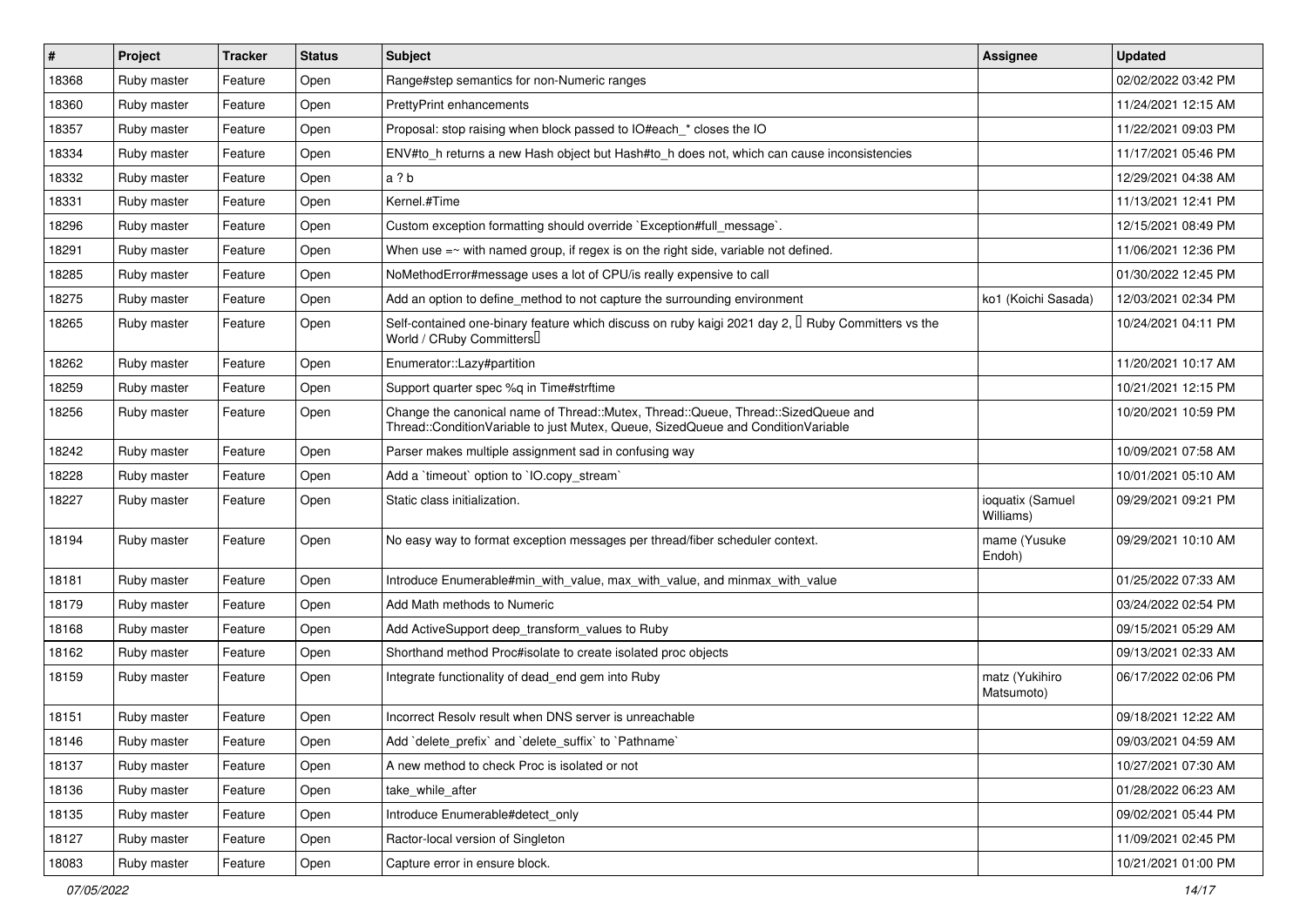| $\pmb{\#}$ | Project     | <b>Tracker</b> | <b>Status</b> | <b>Subject</b>                                                                                                                              | <b>Assignee</b>              | <b>Updated</b>      |
|------------|-------------|----------------|---------------|---------------------------------------------------------------------------------------------------------------------------------------------|------------------------------|---------------------|
| 18070      | Ruby master | Feature        | Open          | `attr` should be removed                                                                                                                    |                              | 08/09/2021 05:51 PM |
| 18069      | Ruby master | Feature        | Open          | instance_exec` is just ignored when the block is originally a method                                                                        |                              | 08/10/2021 05:33 AM |
| 18063      | Ruby master | Feature        | Open          | io uring implementation                                                                                                                     |                              | 08/05/2021 10:02 AM |
| 18057      | Ruby master | Feature        | Open          | Introduce Array#mean                                                                                                                        |                              | 08/02/2021 02:16 PM |
| 18055      | Ruby master | Feature        | Open          | Introduce                                                                                                                                   |                              | 07/30/2021 09:30 AM |
| 18035      | Ruby master | Feature        | Open          | Introduce general model/semantic for immutable by default.                                                                                  |                              | 11/09/2021 04:47 PM |
| 18033      | Ruby master | Feature        | Open          | Time.new to parse a string                                                                                                                  |                              | 12/07/2021 02:15 PM |
| 18005      | Ruby master | Feature        | Open          | Enable non-blocking `binding.irb`.                                                                                                          |                              | 06/24/2021 07:20 PM |
| 18004      | Ruby master | Feature        | Open          | Add Async to the stdlib                                                                                                                     |                              | 11/26/2021 06:01 AM |
| 17994      | Ruby master | Feature        | Open          | Clarify 'IO.read' behavior and add 'File.read' method                                                                                       |                              | 07/16/2021 03:04 AM |
| 17950      | Ruby master | Feature        | Open          | Unable to pattern-match against a String key                                                                                                |                              | 06/15/2021 11:42 AM |
| 17944      | Ruby master | Feature        | Open          | Remove Socket.gethostbyaddr and Socket.gethostbyname                                                                                        |                              | 06/10/2021 08:26 AM |
| 17942      | Ruby master | Feature        | Open          | Add a 'initialize(public @a, private @b)' shortcut syntax for defining public/private accessors for instance<br>vars as part of constructor |                              | 12/13/2021 12:43 AM |
| 17938      | Ruby master | Feature        | Open          | Keyword alternative for boolean positional arguments                                                                                        |                              | 07/15/2021 06:46 AM |
| 17924      | Ruby master | Feature        | Open          | Range#infinite?                                                                                                                             |                              | 07/08/2021 11:58 PM |
| 17884      | Ruby master | Feature        | Open          | locindex for profiling tools                                                                                                                | ko1 (Koichi Sasada)          | 05/24/2021 04:17 PM |
| 17859      | Ruby master | Feature        | Open          | Start IRB when running just `ruby`                                                                                                          |                              | 05/14/2021 07:54 AM |
| 17856      | Ruby master | Feature        | Open          | ary.member? is slower than ary.include?                                                                                                     |                              | 05/11/2021 10:12 AM |
| 17851      | Ruby master | Feature        | Open          | ruby extension for memoryview                                                                                                               |                              | 05/05/2021 03:15 PM |
| 17849      | Ruby master | Feature        | Open          | Fix Timeout.timeout so that it can be used in threaded Web servers                                                                          | matz (Yukihiro<br>Matsumoto) | 04/10/2022 06:26 AM |
| 17844      | Ruby master | Feature        | Open          | Support list of methods to test with respond_to?                                                                                            |                              | 05/06/2021 07:00 PM |
| 17834      | Ruby master | Feature        | Open          | Add a Bytes and BytesArray class that implement memoryview                                                                                  |                              | 05/06/2021 02:22 PM |
| 17833      | Ruby master | Feature        | Open          | add IO.readinto(b) where b is a bytes like object that is you can get a memoryview from                                                     |                              | 06/30/2021 02:36 PM |
| 17830      | Ruby master | Feature        | Open          | Add Integer#previous and Integer#prev                                                                                                       | matz (Yukihiro<br>Matsumoto) | 04/27/2021 11:35 PM |
| 17825      | Ruby master | Feature        | Open          | Uniformize Float::INFINITY and Date::infinity.new                                                                                           |                              | 05/04/2021 01:43 AM |
| 17808      | Ruby master | Feature        | Open          | Feature Request: JS like splat of Object properties as named method parameters                                                              |                              | 04/17/2021 11:43 PM |
| 17797      | Ruby master | Feature        | Open          | MIPS support for addr2line.c                                                                                                                |                              | 04/13/2021 03:49 AM |
| 17790      | Ruby master | Feature        | Open          | Have a way to clear a String without resetting its capacity                                                                                 |                              | 04/21/2021 11:27 PM |
| 17786      | Ruby master | Feature        | Open          | Proposal: new "ends" keyword                                                                                                                |                              | 04/11/2021 01:40 AM |
| 17785      | Ruby master | Feature        | Open          | Allow named parameters to be keywords                                                                                                       | matz (Yukihiro<br>Matsumoto) | 12/17/2021 06:10 PM |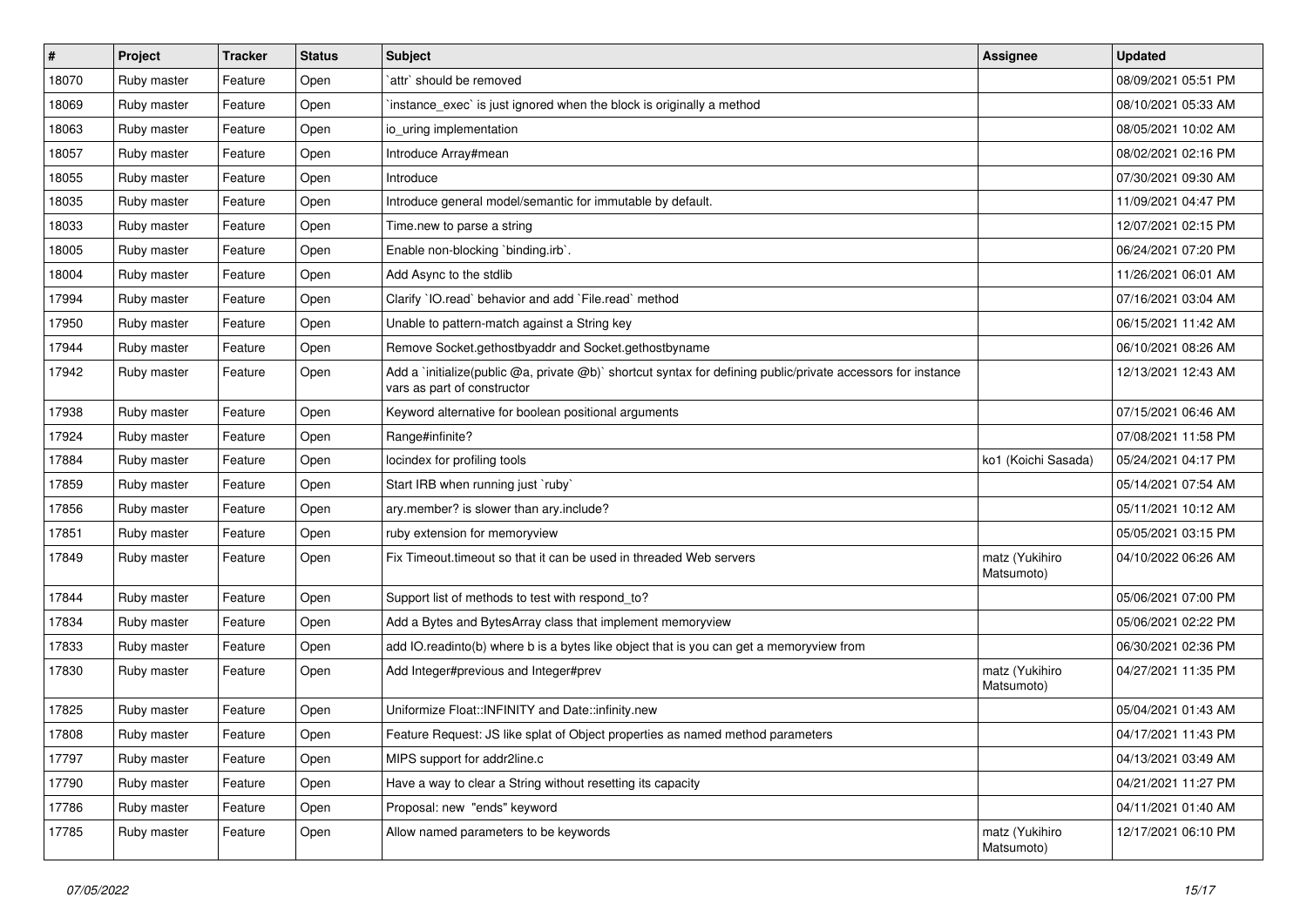| $\pmb{\#}$ | Project     | <b>Tracker</b> | <b>Status</b> | Subject                                                                                                                                                    | <b>Assignee</b>                   | <b>Updated</b>      |
|------------|-------------|----------------|---------------|------------------------------------------------------------------------------------------------------------------------------------------------------------|-----------------------------------|---------------------|
| 17773      | Ruby master | Feature        | Open          | Alias `Numeric#zero?` and `Float#zero?` as `Numeric#empty?` and `Float#empty?`                                                                             |                                   | 04/02/2021 03:39 PM |
| 17771      | Ruby master | Feature        | Open          | String#start_with? should not construct MatchData or set \$~                                                                                               |                                   | 04/02/2021 02:49 PM |
| 17758      | Ruby master | Feature        | Open          | Provide Hash#count for performance improvement                                                                                                             |                                   | 03/28/2021 06:39 PM |
| 17753      | Ruby master | Feature        | Open          | Add Module#namespace                                                                                                                                       |                                   | 07/04/2022 01:42 AM |
| 17749      | Ruby master | Feature        | Open          | Const source location without name                                                                                                                         |                                   | 04/17/2021 07:38 AM |
| 17743      | Ruby master | Feature        | Open          | Show argument types in backtrace                                                                                                                           |                                   | 03/25/2021 06:39 PM |
| 17741      | Ruby master | Feature        | Open          | Ruby links to `objc` for convenience - this should be moved into a native ext                                                                              |                                   | 03/23/2021 01:24 AM |
| 17718      | Ruby master | Feature        | Open          | a method paramaters object that can be pattern matched against                                                                                             |                                   | 03/24/2021 01:29 PM |
| 17682      | Ruby master | Feature        | Open          | String#casecmp performance improvement                                                                                                                     |                                   | 03/24/2021 02:29 PM |
| 17663      | Ruby master | Feature        | Open          | Enumerator#with, an alternative to Enumerator#with_object                                                                                                  |                                   | 03/02/2021 05:48 PM |
| 17660      | Ruby master | Feature        | Open          | Expose information about which basic methods have been redefined                                                                                           |                                   | 03/02/2021 03:31 PM |
| 17647      | Ruby master | Feature        | Open          | Print register `r11` on 32-bit ARM Linux                                                                                                                   |                                   | 04/30/2021 11:22 AM |
| 17638      | Ruby master | Feature        | Assigned      | Support backtracing with the libbacktrace library                                                                                                          | naruse (Yui NARUSE)               | 03/05/2021 03:40 PM |
| 17627      | Ruby master | Feature        | Open          | Suggestion: Implement `freeze_values` instance method on collection-like classes.                                                                          |                                   | 02/16/2021 07:58 PM |
| 17616      | Ruby master | Feature        | Open          | Support backtracing on Linux with non-GNU-libc + libunwind                                                                                                 |                                   | 02/09/2021 01:12 PM |
| 17611      | Ruby master | Feature        | Open          | Expose `rb_execarg` interfaces and `rb_grantpt`                                                                                                            |                                   | 02/07/2021 01:52 AM |
| 17593      | Ruby master | Feature        | Assigned      | load_iseq_eval should override the ISeq path                                                                                                               | ko1 (Koichi Sasada)               | 02/16/2021 08:27 AM |
| 17579      | Ruby master | Feature        | Open          | [Proposal] A suggestion for newline-separated shorthand notation, for the creation of Arrays containing<br>strings that may contain ' ' (space) characters |                                   | 01/25/2021 04:33 PM |
| 17576      | Ruby master | Feature        | Open          | Partial Functions (procs, lambdas)                                                                                                                         |                                   | 01/24/2021 07:58 PM |
| 17566      | Ruby master | Feature        | Open          | Tune thread QoS / efficiency on macOS                                                                                                                      |                                   | 01/29/2021 09:16 AM |
| 17562      | Ruby master | Feature        | Open          | Update -E option in --help                                                                                                                                 |                                   | 01/19/2021 05:38 PM |
| 17550      | Ruby master | Feature        | Open          | Why no function to get all subdirectories of a directory?                                                                                                  |                                   | 01/18/2021 08:57 AM |
| 17548      | Ruby master | Feature        | Open          | Need simple way to include symlink directories in Dir.glob                                                                                                 |                                   | 03/21/2022 01:35 PM |
| 17528      | Ruby master | Feature        | Open          | Make Addrinfo.getaddrinfo fall back to Timeout.timeout for :resolv_timeout                                                                                 |                                   | 01/13/2021 08:50 PM |
| 17525      | Ruby master | Feature        | Open          | Implement Happy Eyeballs Version 2 (RFC8305) in Socket.tcp                                                                                                 | Glass_saga (Masaki<br>Matsushita) | 06/16/2022 01:08 AM |
| 17496      | Ruby master | Feature        | Open          | Add constant Math::TAU                                                                                                                                     |                                   | 01/13/2021 05:47 AM |
| 17474      | Ruby master | Feature        | Open          | Interpreting constants at compile time                                                                                                                     |                                   | 01/07/2021 04:40 PM |
| 17473      | Ruby master | Feature        | Open          | Make Pathname to embedded class of Ruby                                                                                                                    | akr (Akira Tanaka)                | 01/07/2022 09:25 AM |
| 17472      | Ruby master | Feature        | Open          | HashWithIndifferentAccess like Hash extension                                                                                                              |                                   | 06/16/2022 01:08 AM |
| 17471      | Ruby master | Feature        | Open          | send if method for improved conditional chaining                                                                                                           |                                   | 12/29/2020 03:23 PM |
| 17468      | Ruby master | Feature        | Open          | Deprecate RUBY DEVEL                                                                                                                                       |                                   | 06/16/2022 01:08 AM |
| 17416      | Ruby master | Feature        | Open          | Improve performance Kernel#itself                                                                                                                          |                                   | 12/21/2020 01:14 PM |